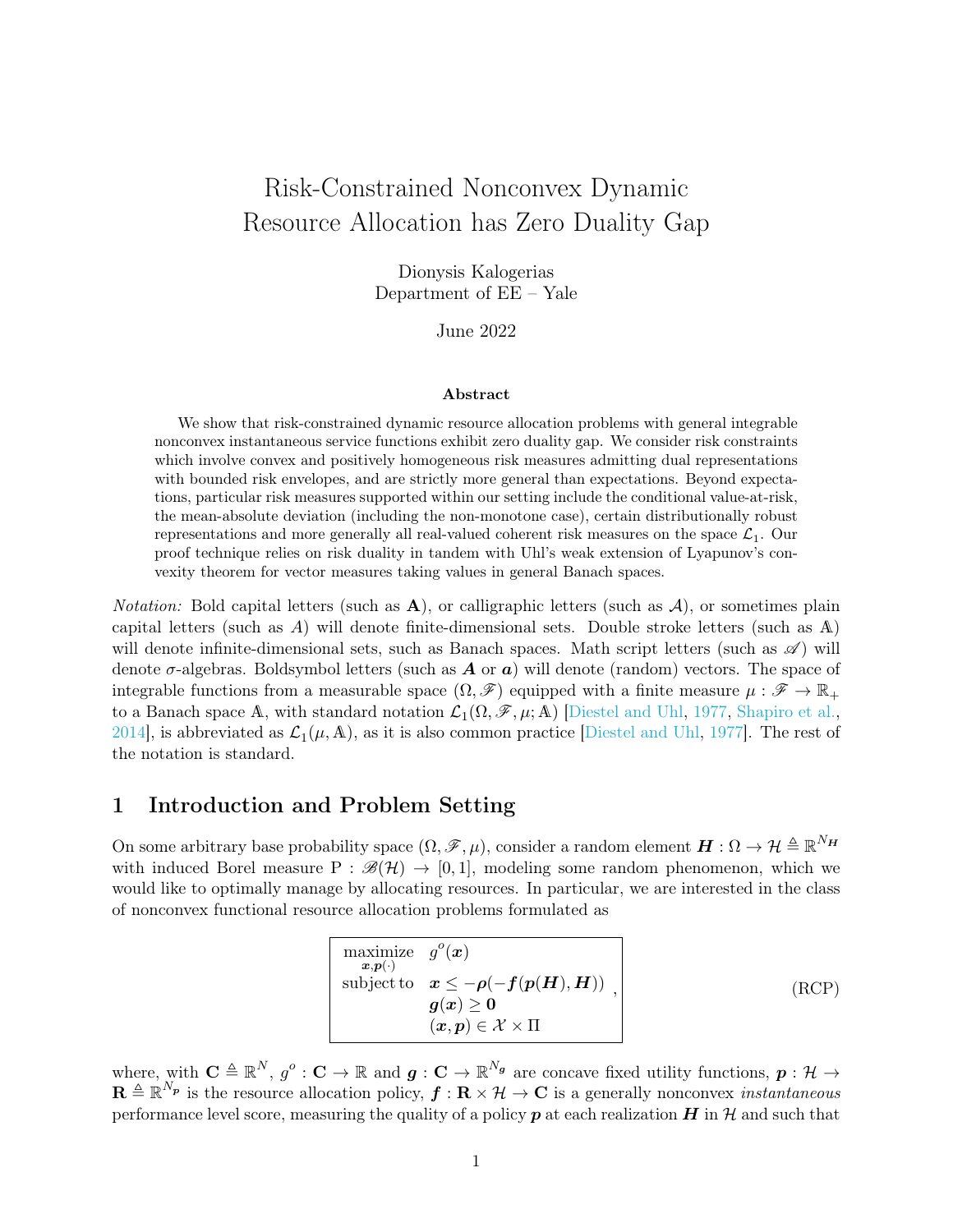$f(\cdot, H) \in \mathcal{L}_1(\text{P}, \mathbf{C})$  on  $\Pi$ , and where  $\rho: \mathcal{L}_1(\text{P}, \mathbf{C}) \to \mathbf{C}$  is a finite-valued vector risk measure, which we assume that is *convex*, lower semicontinuous and positively homogeneous in every dimension (i.e., component-wise), with the standardized convention that, for each  $i \in \mathbb{N}_N^+$ ,

$$
\rho_i(\mathbf{Z}) = \rho_i(Z_i), \text{ for all } \mathbf{Z} \in \mathcal{L}_1(\mathbf{P}, \mathbf{C}).
$$

As indicated in [\(RCP\)](#page-0-0), performance risks are further restricted to the finite-dimensional set  $\mathcal{X} \subseteq \mathbf{C}$ and resource allocations are further restricted to the infinite-dimensional set Π. More specialized (yet general enough) assumptions on the structure of [\(RCP\)](#page-0-0) which enable the development of the results advocated in this paper will be discussed in due course.

As an example, if  $i \in \mathbb{N}_{N}^{+}$  refers to a user of a wireless system, then the *i*-th entry of  $\rho$  may evaluate the risk associated with the service experienced by the *i*-th user; hereafter,  $f$  will also be called the service function. However, with the exception of very special scenarios, the service experienced by the  $i$ -th user can (and, in general, will) be dependent on the services experienced by the rest of the users in the system. This is due to each service  $f_i$  being a function of the coupling variables  $p(H)$  and H, which are common to all users in the system. This general problem structure adheres to a large variety of resource allocation problems encountered in practice.

Problem [\(RCP\)](#page-0-0) admits an equivalent and rather useful representation. By the duality theorem for coherent risk measures [\[Shapiro et al.,](#page-15-1) [2014,](#page-15-1) Theorem 6.5], we have that for every risk measure  $\rho$  which is convex, lower semicontinuous and positively homogeneous (i.e., in the class of those appearing in problem [\(RCP\)](#page-0-0)), it holds that

$$
\rho(Z) = \sup_{\zeta \in \mathbb{A}} \langle \zeta, Z \rangle \triangleq \sup_{\zeta \in \mathbb{A}} \int \zeta(\mathbf{h}) Z(\mathbf{h}) \mathrm{d}P(\mathbf{h}), \quad \text{for all } Z \in \mathcal{L}_1(\mathbf{P}, \mathbb{R}),
$$

where the *uncertainty set* A is the domain of the Legendre-Fenchel conjugate of  $\rho$ , and it holds that  $A \subseteq \mathcal{L}_{\infty}(P,\mathbb{R})$  by functional duality. The set A is also sometimes called the *risk envelope* of ρ. In this paper, we will be focusing on risk envelopes which are subsets of  $\{\zeta \in \mathcal{L}_{\infty}(P, \mathbb{R}) | |\zeta(\cdot)| \leq \zeta \}$  $\gamma$ , P-a.e.}, where  $\gamma > 0$  is some arbitrarily large but finite constant, but otherwise we make no further explicit assumptions. Of course, it follows that, for every  $Z \in \mathcal{L}_1(P, \mathbb{R})$ ,

<span id="page-1-0"></span>
$$
-\rho(-Z) = \inf_{\zeta \in \mathbb{A}} \langle \zeta, Z \rangle.
$$

Under this provisioning, our initial functional program may be equivalently expressed as

$$
\begin{array}{|l|}\n\hline\n\text{maximize} & g^o(\boldsymbol{x}) \\
\hline\n\text{subject to} & \boldsymbol{x} \leq \inf_{\boldsymbol{\zeta} \in \mathbb{A}_\gamma^S} \mathbb{E}\{\boldsymbol{\zeta}(\boldsymbol{H}) \circ \boldsymbol{f}(\boldsymbol{p}(\boldsymbol{H}), \boldsymbol{H})\} \\
\hline\n\boldsymbol{g}(\boldsymbol{x}) \geq \boldsymbol{0} \\
(\boldsymbol{x}, \boldsymbol{p}) \in \mathcal{X} \times \Pi\n\end{array} \tag{RCP-E}
$$

where "∘" denotes the Hadamard product, the infimum is understood in a component-wise manner, and where the service uncertainty set (i.e., risk envelope)  $\mathbb{A}_{\gamma}^{S}$  is defined as the Cartesian product  $\mathbb{A}^S_\gamma \triangleq \mathbb{A}^1_\gamma \times \mathbb{A}^2_\gamma \times \ldots \times \mathbb{A}^N_\gamma$ , with each  $\mathbb{A}^i_\gamma$  satisfying the inclusion

$$
\mathbb{A}^i_{\gamma} \subseteq \{ \zeta \in \mathcal{L}_{\infty}(\mathbf{P}, \mathbb{R}) | |\zeta(\cdot)| \leq \gamma, \mathbf{P}\text{-a.e.} \}, \quad \forall i \in \mathbb{N}_N^+.
$$

In passing, it may be worth noting that [\(RCP-E\)](#page-1-0) is equivalent to the semi-infinite functional program

maximize 
$$
g^o(\mathbf{x})
$$
  
\nsubject to  $\mathbf{x} \leq \mathbb{E}\{\zeta(\mathbf{H}) \circ \mathbf{f}(\mathbf{p}(\mathbf{H}), \mathbf{H})\}, \quad \forall \zeta \in \mathbb{A}_{\gamma}^S$ ,  
\n $\mathbf{g}(\mathbf{x}) \geq \mathbf{0}$   
\n $(\mathbf{x}, \mathbf{p}) \in \mathcal{X} \times \Pi$  (RCP-1)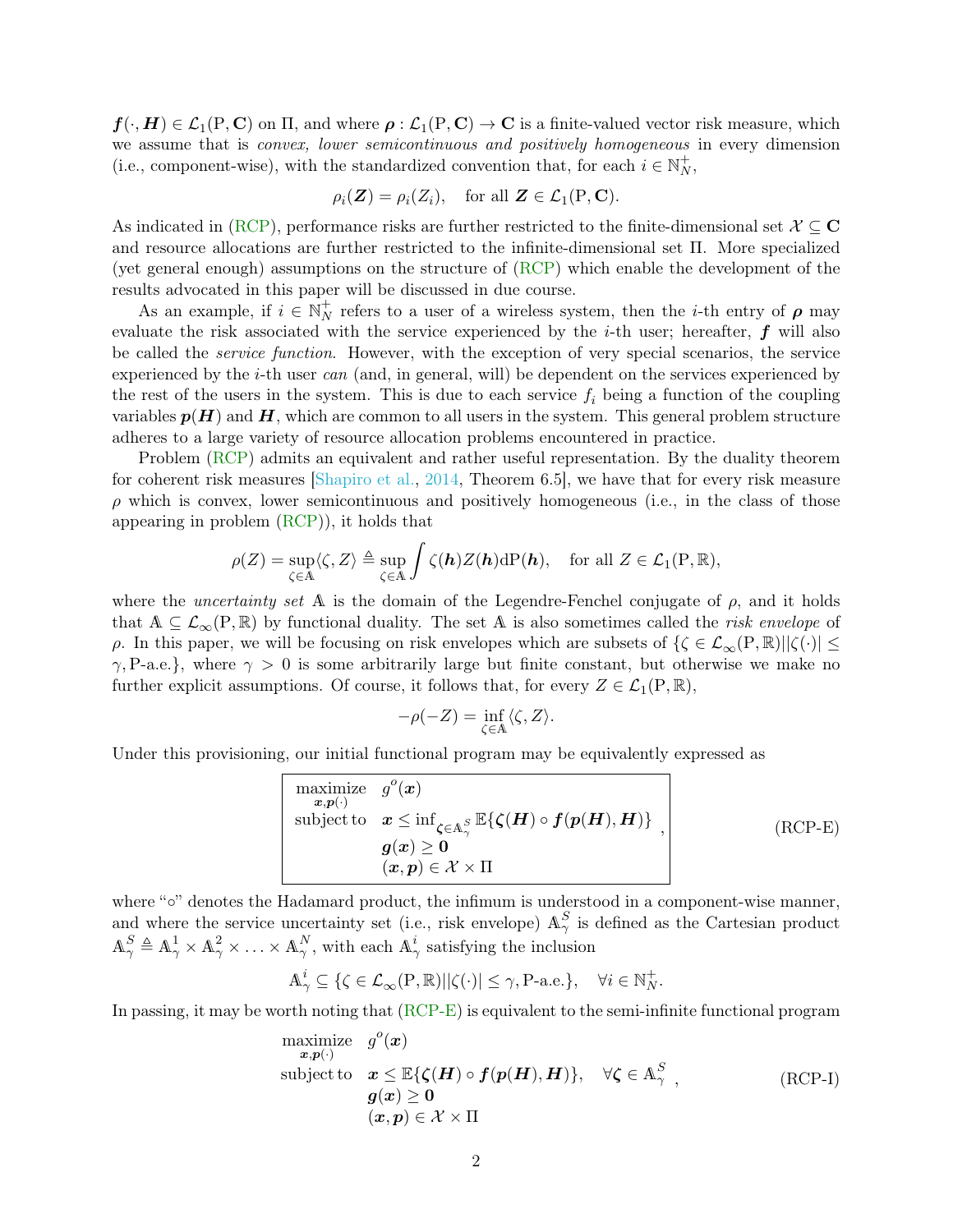illustrating the generality of the risk-constrained problem  $(RCP)$ , as compared with its risk-neutral counterpart obtained by choosing  $A^i_\gamma = {\zeta(\cdot) = 1, P-a.e.}$  for  $i \in N^+_N$ , which is of course equivalent with replacing the vector risk measure  $\rho$  by a vector of expectations.

Problem [\(RCP-E\)](#page-1-0) (which is equivalent to [\(RCP\)](#page-0-0) under the conditions outlined above) is very general and several cases of special interest can be formulated as particular instances. As discussed in the previous paragraph, those instances include the risk-neutral version of [\(RCP\)](#page-0-0), where all risk measures are trivially replaced by expectations. A nontrivial case of particular value is that of the Conditional Value-at-Risk at level  $\beta \in (0,1]$  (CVaR<sup> $\beta$ </sup>) defined as [\[Rockafellar and Uryasev,](#page-15-2) [2000,](#page-15-2) [Shapiro et al.,](#page-15-1) [2014\]](#page-15-1)

$$
\text{CVaR}^{\beta}(Z) = \inf_{t \in \mathbb{R}} t + \frac{1}{\beta} \mathbb{E}\{(Z - t)_+\}, \quad Z \in \mathcal{L}_1(\mathcal{P}, \mathbb{R}),
$$

for which [\(RCP\)](#page-0-0) reduces to

$$
\begin{array}{|l|l|}\n\hline\n\text{maximize} & g^o(\boldsymbol{x}) \\
\hline\n\text{subject to} & \boldsymbol{x} \leq -\text{CVaR}^\beta(-\boldsymbol{f}(\boldsymbol{p}(\boldsymbol{H}), \boldsymbol{H})) \\
\hline\n\boldsymbol{g}(\boldsymbol{x}) \geq \mathbf{0} \\
(\boldsymbol{x}, \boldsymbol{p}) \in \mathcal{X} \times \Pi\n\end{array} \tag{CVaR}
$$

where  $\boldsymbol{\beta} \triangleq [\beta_1 \beta_2 \dots \beta_N] \in (0,1]^N$  is a vector containing the CVaR levels associated with each entry of the service function  $f$ . In this case, the equivalent formulation of [\(CVaR\)](#page-2-0) in the form of [\(RCP-E\)](#page-1-0) is valid by choosing  $\gamma = \max_{i \in \mathbb{N}_N^+} 1/\beta_i$ , and with corresponding risk envelopes given by

$$
\mathbb{A}^i_\gamma = \{ \zeta \in \mathcal{L}_\infty(\mathbf{P}, \mathbb{R}) | \zeta(\cdot) \in [0, 1/\beta_i], \mathbf{P}\text{-a.e., and } \mathbb{E}\{\zeta\} = 1 \}, \quad \forall i \in \mathbb{N}_N^+.
$$

Note that in the case of CVaR, the resulting functional program may also be stated as

$$
\begin{array}{ll} \displaystyle \mathop{\mathrm{maximize}}_{\bm x, \bm p(\cdot)} & {g}^o(\bm x) \\ \text{subject to} & \bm x \leq \sup_{\bm t \in \mathbf C} \bm t + \frac{1}{\beta} \circ \mathbb{E}\{-(\bm t - \bm f(\bm p(\bm H), \bm H))_+\} \\ & {g}(\bm x) \geq \bm 0 \\ & (\bm x, \bm p) \in \mathcal X \times \Pi \end{array},
$$

which is the same as

$$
\begin{array}{ll} \displaystyle \mathop{\mathrm{maximize}}_{\boldsymbol{x}, \boldsymbol{p}(\cdot), \boldsymbol{t} \in \mathbf{C}} & {g}^o(\boldsymbol{x}) \\ \mathrm{subject~to} & \boldsymbol{x} \leq \boldsymbol{t} + \frac{1}{\beta} \circ \mathbb{E}\{-(\boldsymbol{t} - \boldsymbol{f}(\boldsymbol{p}(\boldsymbol{H}), \boldsymbol{H}))_+\} \\ & & \\ & {g}(\boldsymbol{x}) \geq \boldsymbol{0} \\ & & \\ & (\boldsymbol{x}, \boldsymbol{p}) \in \mathcal{X} \times \Pi \end{array}
$$

Another popular special case is that of the mean absolute deviation with trade-off parameter  $\lambda \geq 0$ (MAD<sup>λ</sup> ) defined as [\[Ogryczak and Ruszczyński,](#page-15-3) [1999,](#page-15-3) [Ogryczak and Ruszczyński,](#page-15-4) [2002\]](#page-15-4)

$$
\text{MAD}^{\lambda}(Z) = \mathbb{E}\{Z\} + \lambda \mathbb{E}\{|Z - \mathbb{E}\{Z\}|\}, \quad Z \in \mathcal{L}_1(\mathcal{P}, \mathbb{R}),
$$

for which problem [\(RCP\)](#page-0-0) reduces to

$$
\begin{array}{ll}\n\text{maximize} & g^o(\mathbf{x}) \\
\text{subject to} & \mathbf{x} \leq -\text{MAD}^{\lambda}(-\mathbf{f}(\mathbf{p}(\mathbf{H}), \mathbf{H})) \\
& \mathbf{g}(\mathbf{x}) \geq \mathbf{0} \\
& (\mathbf{x}, \mathbf{p}) \in \mathcal{X} \times \Pi\n\end{array} \tag{MAD}
$$

<span id="page-2-1"></span><span id="page-2-0"></span>.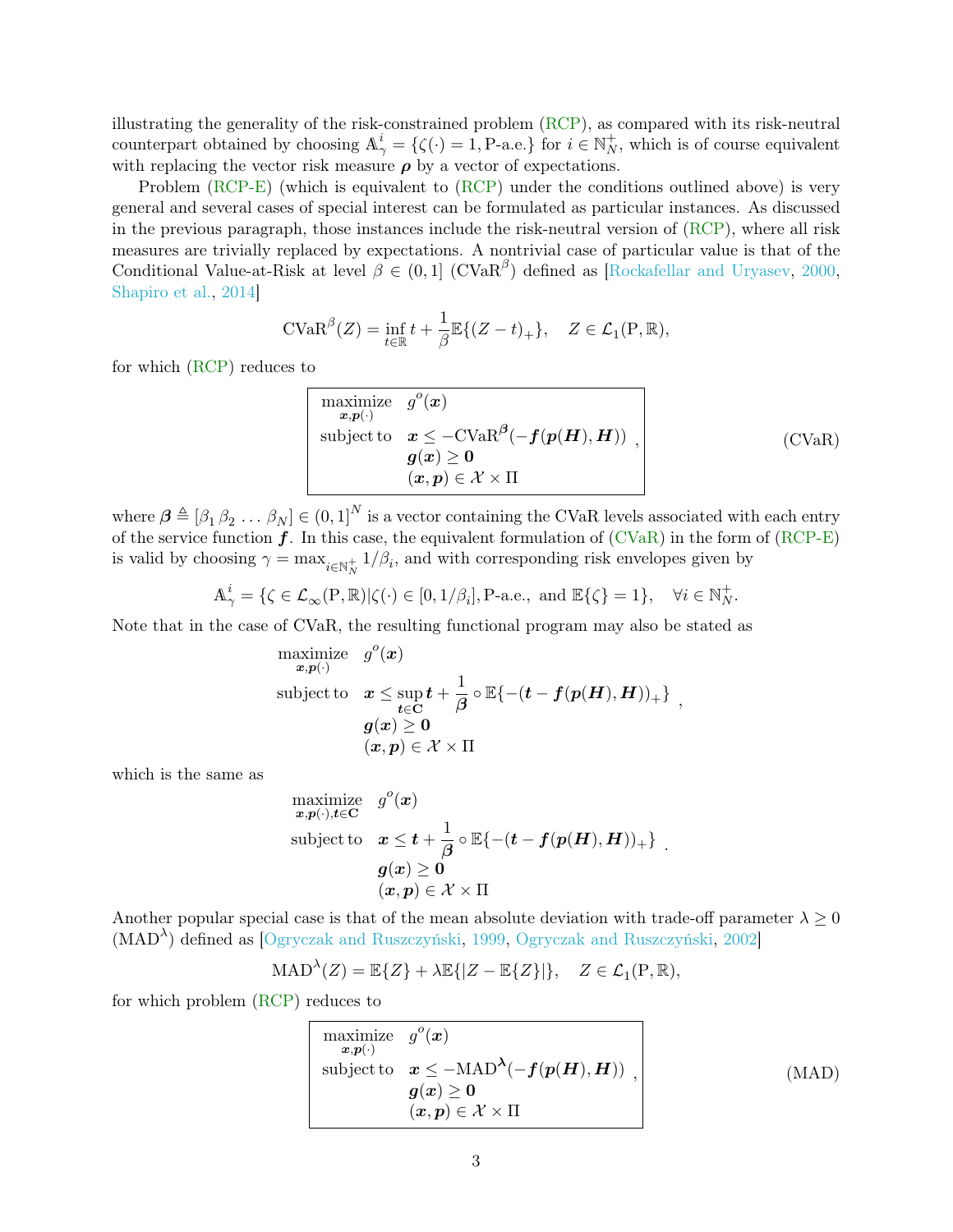where  $\lambda \triangleq [\lambda_1 \lambda_2 \ldots \lambda_N] \in \mathbb{R}_+^N$  is another vector containing the MAD trade-offs associated with each entry of the service function  $f$ . In this case,  $(MAD)$  can be equivalently written in the form of [\(RCP-E\)](#page-1-0) by choosing  $\gamma = \max_{i \in \mathbb{N}_N^+} 1 + 2\lambda_i$ , and risk envelopes

$$
\mathbb{A}^i_\gamma = \{ \zeta \in \mathcal{L}_\infty(\mathbf{P}, \mathbb{R}) | \zeta = 1 + \zeta' - \mathbb{E}\{\zeta'\}, \text{ and } ||\zeta'||_{\mathcal{L}_\infty} \le \lambda_i \}, \quad \forall i \in \mathbb{N}_N^+.
$$

Similar to the case of CVaR, it is easy to see that the MAD program takes the form

maximize 
$$
g^o(x)
$$
  
\nsubject to  $x \leq \mathbb{E}\{f(p(H), H)\} - \lambda \circ \mathbb{E}\{\mathbb{E}\{f(p(H), H)\} - f(p(H), H)\}\$ ,  
\n $g(x) \geq 0$   
\n $(x, p) \in \mathcal{X} \times \Pi$ 

or, equivalently,

$$
\begin{array}{ll} \displaystyle \mathop{\mathrm{maximize}}_{\boldsymbol{x},\boldsymbol{p}(\cdot),\boldsymbol{t}\in{\mathbf C}} & g^o(\boldsymbol{x}) \\ \text{subject to} & \boldsymbol{x}\leq \boldsymbol{t}-\boldsymbol{\lambda}\circ \mathbb{E}\{| \boldsymbol{t}-\boldsymbol{f}(\boldsymbol{p}(\boldsymbol{H}),\boldsymbol{H})|\} \\ & \boldsymbol{t}=\mathbb{E}\{ \boldsymbol{f}(\boldsymbol{p}(\boldsymbol{H}),\boldsymbol{H})\} \\ & \boldsymbol{g}(\boldsymbol{x})\geq \boldsymbol{0} \\ & (\boldsymbol{x},\boldsymbol{p})\in \mathcal{X}\times\Pi \end{array}
$$

.

There are numerous other risk measures which are compatible with our assumptions on the vector risk measure  $\rho$ . In fact, all coherent risk measures on the space  $\mathcal{L}_1$  (relative to any choice of the probability measure P) are supported under the adopted framework. For any such risk measure  $\rho$ , it is well known that

$$
\rho(Z) = \sup_{\zeta \in \mathbb{A}} \langle \zeta, Z \rangle = \sup_{\frac{dQ}{dP} \in \mathbb{A}} \mathbb{E} \bigg\{ Z(\boldsymbol{H}) \frac{dQ}{dP}(\boldsymbol{H}) \bigg\}, \quad \text{for all } Z \in \mathcal{L}_1(\mathbf{P}, \mathbb{R}),
$$

where the risk envelope A takes the special form

$$
\begin{split} \mathbb{A} &= \{ \zeta \in \mathcal{L}_{\infty}(\mathcal{P}, \mathbb{R}) | \langle \zeta, Z \rangle \le \rho(Z) \text{ for all } Z \in \mathcal{L}_{1}(\mathcal{P}, \mathbb{R}), \zeta \succeq 0, \mathbb{E}\{\zeta\} = 1 \} \\ &= \left\{ \frac{\mathrm{d}\mathcal{Q}}{\mathrm{d}\mathcal{P}} \in \mathcal{L}_{\infty}(\mathcal{P}, \mathbb{R}) \middle| \left\langle \frac{\mathrm{d}\mathcal{Q}}{\mathrm{d}\mathcal{P}}, Z \right\rangle \le \rho(Z), \text{ for all } Z \in \mathcal{L}_{1}(\mathcal{P}, \mathbb{R}) \right\}. \end{split}
$$

In the above,  $dQ/dP = \zeta$  denotes the Radon-Nikodym derivative of a probability measure Q on  $(\mathcal{H}, \mathscr{B}(\mathcal{H}))$  relative to P, with the former assumed absolutely continuous relative to the latter; we use the standard notation  $Q \ll P$ .

If  $\rho$  is also real-valued, it is known that it is continuous in the strong topology on  $\mathcal{L}_1(P,\mathbb{R})$ , while its risk envelope A is a convex bounded and weakly<sup>∗</sup> -closed subset of the set of densities in  $\mathcal{L}_{\infty}(\mathbb{P}, \mathbb{R})$ , also implying that the supremum is attained for some  $\zeta_Z^* \in \mathbb{A}$  [\[Shapiro et al.,](#page-15-1) [2014,](#page-15-1) Proposition 6.6 and Theorem 6.7. Since, in particular, A is bounded, there must exist a  $\gamma > 0$  such that  $|\zeta(\cdot)| \leq \gamma$ , P-a.e. for every  $\zeta \in \mathbb{A}$  (note that such a  $\gamma$  is necessarily independent of the choice of Z). Therefore, A is consistent with our setting. It follows that  $\rho$  admits a distributionally robust representation of the form

$$
\rho(Z) = \sup_{\mathbf{Q} \in \mathfrak{M}} \mathbb{E}_{\mathbf{Q}} \{ Z(\boldsymbol{H}) \}, \quad \text{for all } Z \in \mathcal{L}_1(\mathbf{P}, \mathbb{R}),
$$

where

$$
\mathfrak{M}\triangleq \left\{Q\ll P\bigg|\bigg\langle\frac{dQ}{dP},Z\bigg\rangle\leq\rho(Z),\ \text{for all}\ Z\in\mathcal{L}_1(P,\mathbb{R}),\ \text{with}\ \frac{dQ}{dP}(\cdot)\leq\gamma, \text{P-a.e.}\right\}
$$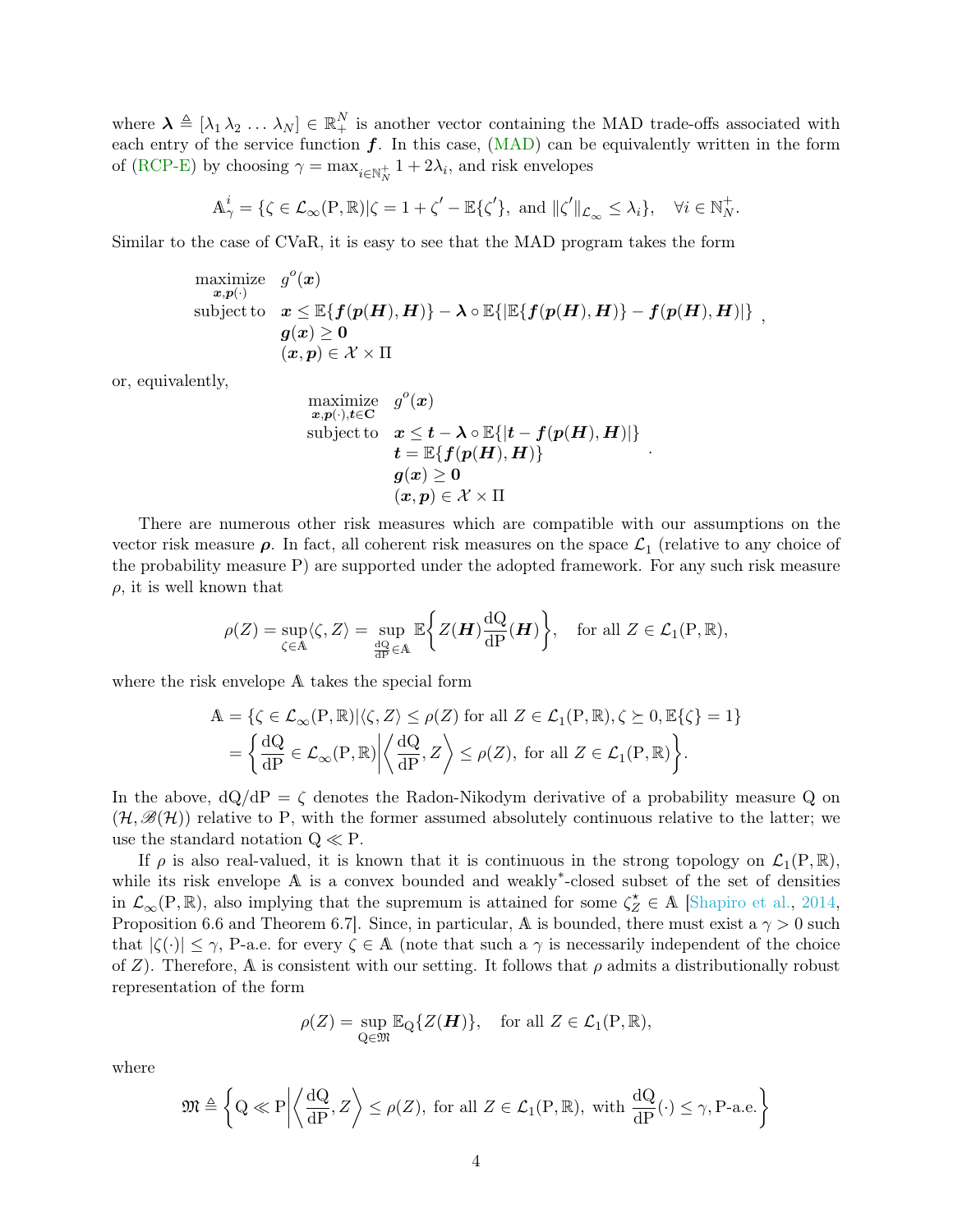$\subseteq \{Q \ll P | Q \le \gamma P, \text{ on Borel sets}\}.$ 

To further highlight the versatility of [\(RCP\)](#page-0-0), would like to emphasize that one can freely "mixand-match" any combination of risk measures present in the constraints [\(RCP\)](#page-0-0), out of the large variety of those supported under our assumptions. Such combinations include different choices of risk measures across the components of the service vector  $f$ , e.g., expectations for some components and CVaRs or MADs for others, as well as combinations of different risk measures for each of the components of  $f$ ; a classical example is mean-CVaR trade-offs.

### 2 Lagrangian Duality

A promising and celebrated approach for dealing with the explicit constraints of the risk-aware problem [\(RCP\)](#page-0-0) is by exploiting Lagrangian duality, which has been proven essential in analyzing and efficiently solving constrained convex optimization problems; see, e.g., [Boyd and Vandenberghe](#page-15-5) [\[2004\]](#page-15-5), [Ruszczyński](#page-15-6) [\[2006\]](#page-15-6), [Bertsekas](#page-15-7) [\[2009\]](#page-15-7). Note, however, that since in problem [\(RCP\)](#page-0-0) the services in  $f(\cdot, H)$  are nonconcave in general (i.e., with respect to the first argument corresponding to the policy  $p$ ), most standard results in Lagrangian duality for convex optimization do not apply automatically. On top of that, one has to incorporate the structural complexity of the risk measure  $\rho$ , which is in general a nonlinear functional of its argument. As a result, fundamental properties of expectation (being the most trivial risk measure) which enable an elegant and straightforward analysis, such as linearity, do not hold for  $\rho$ .

The Lagrangian function  $\mathsf{L}: \mathbf{C} \times \Pi \times \mathbb{R}^{\dot{N}_{\boldsymbol{g}}} \times \mathbf{C} \to \mathbb{R}$  associated with the risk-constrained problem [\(RCP\)](#page-0-0) is defined by scalarizing its constraints as

$$
\mathsf L(\boldsymbol x, \boldsymbol p, \boldsymbol \lambda) \triangleq g^o(\boldsymbol x) + \langle \boldsymbol \lambda_{\boldsymbol g}, \boldsymbol g(\boldsymbol x)\rangle + \big\langle \boldsymbol \lambda_{\boldsymbol \rho}, -\boldsymbol \rho(-\boldsymbol f(\boldsymbol p(\boldsymbol H), \boldsymbol H)) - \boldsymbol x \big\rangle,
$$

where  $\lambda \equiv (\lambda_g, \lambda_\rho) \in \mathbb{R}^{N_g} \times \mathbb{C}$  are the multipliers associated with the constraints of [\(RCP\)](#page-0-0). Then the *dual function*  $D : \mathbb{R}^{N_g} \times \mathbb{C} \to (-\infty, \infty]$  is defined as

$$
\mathsf{D}(\boldsymbol{\lambda}) \triangleq \sup_{(\boldsymbol{x},\boldsymbol{p})\in\mathcal{X}\times\Pi} \mathsf{L}(\boldsymbol{x},\boldsymbol{p},\boldsymbol{\lambda}).
$$

If the optimal value of problem [\(RCP\)](#page-0-0) is  $P^* \in \mathbb{R}$ , it is easily understood that that  $P^* \leq D$  on the positive orthant (i.e., for  $\lambda \geq 0$ ), and thus it is most reasonable to consider the *dual problem*  $\inf_{\lambda>0} D(\lambda)$ , which is always convex and whose optimal value

$$
D^* \triangleq \inf_{\boldsymbol{\lambda} \geq 0} D(\boldsymbol{\lambda}) \in (-\infty, \infty]
$$

serves as the tightest over-estimate of the optimal value of problem  $(RCP)$ ,  $P^*$ , when knowing only D. Then, one of the basic questions in Lagrangian duality is whether we can essentially replace an original constrained problem with its dual, in the sense that  $P^* \equiv D^*$ ; in such a case, we say that the problem has zero duality gap. Referring to problem  $(RCP)$ , this would imply that it can be replaced by the minimax problem

$$
\inf_{\lambda \ge 0} \mathsf{D}(\lambda) \equiv \inf_{\lambda \ge 0} \sup_{(x,p) \in \mathcal{X} \times \Pi} \mathsf{L}(x, p, \lambda),\tag{1}
$$

whose optimal value is  $D^*$ . A zero duality gap also implies that problem [\(RCP\)](#page-0-0) satisfies the *saddle* point property (whether a saddle point exists or not), which is expressed as

$$
D^* = \inf_{\lambda \geq 0} \sup_{(x,p) \in \mathcal{X} \times \Pi} L(x,p,\lambda) = \sup_{(x,p) \in \mathcal{X} \times \Pi} \inf_{\lambda \geq 0} L(x,p,\lambda) = P^*.
$$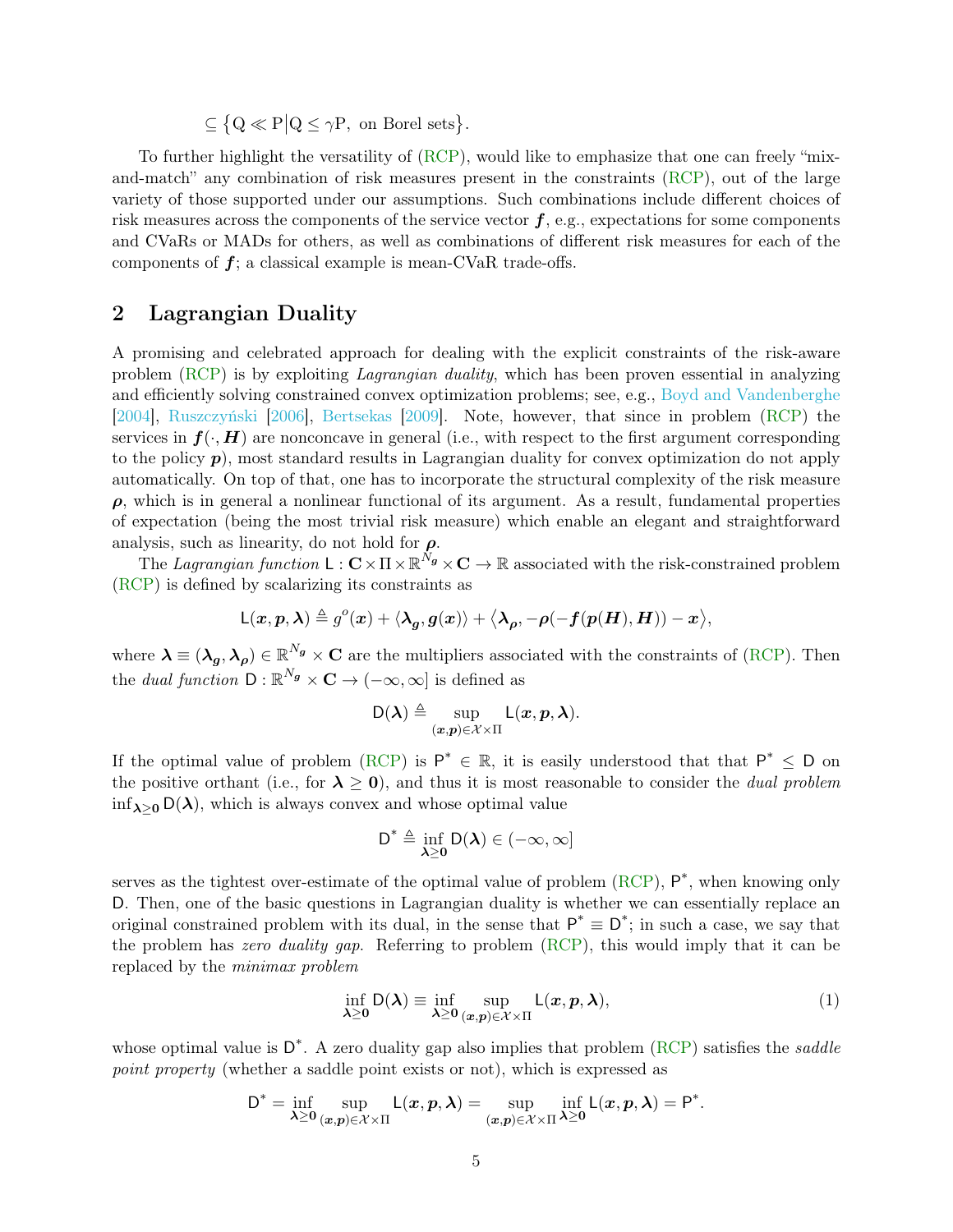Zero duality gaps are important: Because there is a finite number of constraints, the dual function is finite dimensional even though the original functional problem [\(RCP\)](#page-0-0) is infinite dimensional. Additionally, for every choice of the dual variable  $\lambda \geq 0$  (and therefore any optimal multiplier vector as well), maximization of the Lagrangian  $L(x, p, \lambda)$  over the pair  $(x, p) \in \mathcal{X} \times \Pi$  is separable. We thus see that duality transforms a constrained problem into an unconstrained problem in a principled and favorable way and, provided that the original constrained stochastic program (in our case [\(RCP\)](#page-0-0)) exhibits zero duality gap, presents a general methodology to tackle it. While zero duality gaps are a common and fundamental characteristic of problems in convex (concave) constrained optimization (under some regularity conditions), proving zero duality gaps in nonconcave problems such as [\(RCP\)](#page-0-0) is a much more delicate and challenging task.

### 3 Main Results

Our structural setting regarding problem [\(RCP\)](#page-0-0) is mostly standard as compared with the relevant literature on risk-neutral stochastic resource allocation and related problems [\[Luo and Zhang,](#page-15-8) [2008,](#page-15-8) [Ribeiro,](#page-15-9) [2012,](#page-15-9) [Chamon et al.,](#page-15-10) [2020,](#page-15-10) [2021\]](#page-15-11), and is as follows.

<span id="page-5-1"></span>Assumption 1 (Structural Setting). The following conditions are in effect:

- 1) The utilities  $g^o$  and  $g$  are concave.
- 2) The service feasible set  $X$  is convex.
- 3) The policy feasible set  $\Pi$  is decomposable.
- 4) The Borel me[a](#page-5-0)sure  $P$  is nonatomic<sup>a</sup>.
- 5) Problem [\(RCP\)](#page-0-0) satisfies Slater's condition (i.e., it is strictly feasible).
- 6) The risk limit span  $S \triangleq \{ s \in \mathbf{C} | s = -\rho(-f(p(\mathbf{H}), \mathbf{H})) \}$ , for some  $p \in \Pi \}$  is closed.

<span id="page-5-0"></span><sup>a</sup>Recall that P is nonatomic if for any event E with  $P(E) > 0$ , an event  $E' \subseteq E$  exists such that  $P(E) > P(E') > 0$ .

Condition  $(6)$  is the only critical part of Assumption [1](#page-5-1) that does not appear in the state of the art [\[Luo and Zhang,](#page-15-8) [2008,](#page-15-8) [Ribeiro,](#page-15-9) [2012,](#page-15-9) [Chamon et al.,](#page-15-10) [2020,](#page-15-10) [2021\]](#page-15-11), and essentially means that every possible risk can be realized by a feasible policy. Since condition  $(6)$  is new, it is crucial that we can demonstrate its compatibility with the rest of the conditions of Assumption [1.](#page-5-1) In this respect, we first have the following result.

<span id="page-5-2"></span>**Lemma 1 (Span Compactness).** Suppose that the set  $\Pi$  is connected, that the composite functional  $\rho(-f(\cdot, H))$  is continuous in the strong (norm) topology on  $\Pi$ , and that the component-wise extrema of  $\rho(-f(\cdot, H))$  are attained on  $\Pi$ . Then, the risk limit span S is compact in C.

*Proof of Lemma 1*. Fix  $i \in \mathbb{N}_{N}^{+}$  and suppose that, for every  $p \in \Pi$ ,

$$
-\rho_i(-f_i(\mathbf{p}(\mathbf{H}), \mathbf{H})) \le \sup_{\mathbf{p} \in \Pi} -\rho_i(-f_i(\mathbf{p}(\mathbf{H}), \mathbf{H})) = -\rho_i(-f_i(\mathbf{p}_u^i(\mathbf{H}), \mathbf{H})) < \infty \text{ and}
$$
  

$$
-\rho_i(-f_i(\mathbf{p}(\mathbf{H}), \mathbf{H})) \ge \inf_{\mathbf{p} \in \Pi} -\rho_i(-f_i(\mathbf{p}(\mathbf{H}), \mathbf{H})) = -\rho_i(-f_i(\mathbf{p}_i^i(\mathbf{H}), \mathbf{H})) > -\infty.
$$

Because  $-\rho_i(-f_i(\cdot, \boldsymbol{H}))$  is continuous in the strong topology on  $\Pi$ , and since  $\Pi$  is connected, it follows that the range (i.e., image) of  $-\rho_i(-f_i(\cdot, \boldsymbol{H}))$  on  $\Pi$  is the connected, closed and bounded,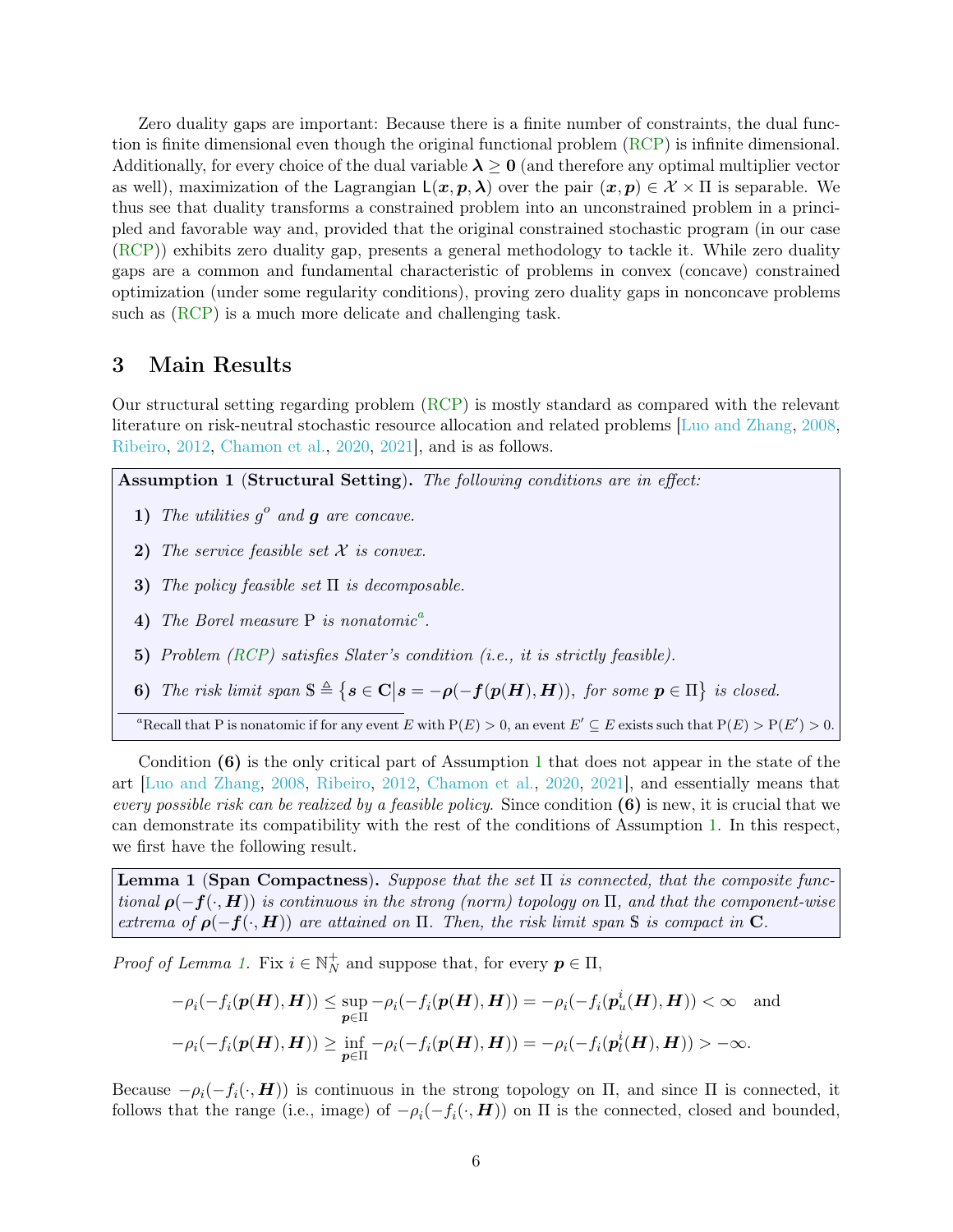and therefore compact interval

$$
[-\rho_i(-f_i(\boldsymbol{p}_l^i(\boldsymbol{H}),\boldsymbol{H})),-\rho_i(-f_i(\boldsymbol{p}_u^i(\boldsymbol{H}),\boldsymbol{H}))].
$$

This holds for every  $i \in \mathbb{N}_N^+$ , implying that the risk limit span (i.e., the range/image)

$$
\mathbb{S} = \times_{i \in \mathbb{N}_N^+} [-\rho_i(-f_i(\boldsymbol{p}_l^i(\boldsymbol{H}), \boldsymbol{H})), -\rho_i(-f_i(\boldsymbol{p}_u^i(\boldsymbol{H}), \boldsymbol{H}))]
$$

is also compact in  $\mathbb{R}^N = \mathbf{C}$ .  $N = \mathbf{C}$ .

The strongest assumption of Lemma [1](#page-5-2) is that  $\rho(-f(\cdot, H))$  attains its extrema component-wise on the space of feasible policies Π. Nevertheless, this assumption is natural and can be verified on a case-by-case basis for a variety of interesting problems. More generally, if we assume that  $\rho$  is monotone in every dimension, and that for each  $i \in \mathbb{N}_{N}^{+}$  there exist deterministic vectors  $p_{m}^{i}$ ,  $p_{M}^{i}$ in  **and in**  $\Pi$  **such that** 

$$
m_i(\boldsymbol{H}) \triangleq f_i(\boldsymbol{p}_m^i,\boldsymbol{H}) \leq f_i(\boldsymbol{p}(\boldsymbol{H}),\boldsymbol{H}) \leq f_i(\boldsymbol{p}_M^i,\boldsymbol{H}) \triangleq M_i(\boldsymbol{H}),
$$

then it is also the case that

$$
-\rho_i(-m_i(\boldsymbol{H})) \leq -\rho_i(-f_i(\boldsymbol{p}(\boldsymbol{H}),\boldsymbol{H})) \leq -\rho_i(-M_i(\boldsymbol{H})),
$$

where the respective upper and lower bounds are attained by feasible policies.

For instance, for a plethora of resource allocation problems arising in wireless communications it is true that  $\rho(-f(0, H)) \equiv 0$ , which in other words and according to our relevant example in Section [1](#page-0-1) intuitively means that allocation of zero resources at each user implies zero service risk. On the other hand, it is also often reasonable that maximal service level for each user is achieved by (feasibly) allocating all available resources (e.g., power) to that user, and zero resources to every other user. Then, for the i-th user we have

$$
0\leq -\rho_i(-f_i(\boldsymbol{p}(\boldsymbol{H}),\boldsymbol{H}))\leq -\rho_i(-f_i(p^i_{Max}\boldsymbol{e}^i,\boldsymbol{H})),
$$

where  $e^i$  denotes the *i*-th member of the standard Euclidean basis on  $\bf R$ . It is evident that both lower and upper bounds are attained by feasible policies for all users in the wireless system, assuming of course that deterministic policies are feasible. A standard choice of a decomposable and connected feasible set Π which also includes deterministic policies is the uniform box

$$
\Pi = \{ \boldsymbol{p} : \mathcal{H} \to \mathbf{R} \big| \mathrm{ess} \sup_{\mathbf{P}} \| \boldsymbol{p}(\cdot) \|_{\infty} \leq U \},\
$$

where  $U > 0$  is an appropriate fixed number, or, the more refined rectangular box

$$
\Pi = \{ \mathbf{p} : \mathcal{H} \to \mathbf{R} \big| \mathrm{ess} \operatorname{supp} p^i(\cdot) \leq U^i, i \in \mathbb{N}_{N_{\mathbf{p}}}^+ \},\
$$

where the  $U^{i}$ 's are fixed. In a more delicate setting, another pretty standard choice for  $\Pi$  is (see, e.g., [\[Ribeiro,](#page-15-9) [2012\]](#page-15-9) and references therein)

$$
\Pi = \{ \boldsymbol{p} : \mathcal{H} \to \mathbf{R} \big| \boldsymbol{p}(\boldsymbol{h}) \in \mathcal{U}(\boldsymbol{h}), \text{P-a.e.} \},
$$

where  $\mathcal{U}: \mathcal{H} \implies \mathbf{R}$  is a compact-valued (measurable) multifunction, which is also closed [\[Shapiro](#page-15-1)] [et al.,](#page-15-1) [2014,](#page-15-1) Section 7.2.3]. In other words, every feasible  $p \in \Pi$  is constrained to be a well-behaved Borel-measurable selection of  $\mathcal{U}$ .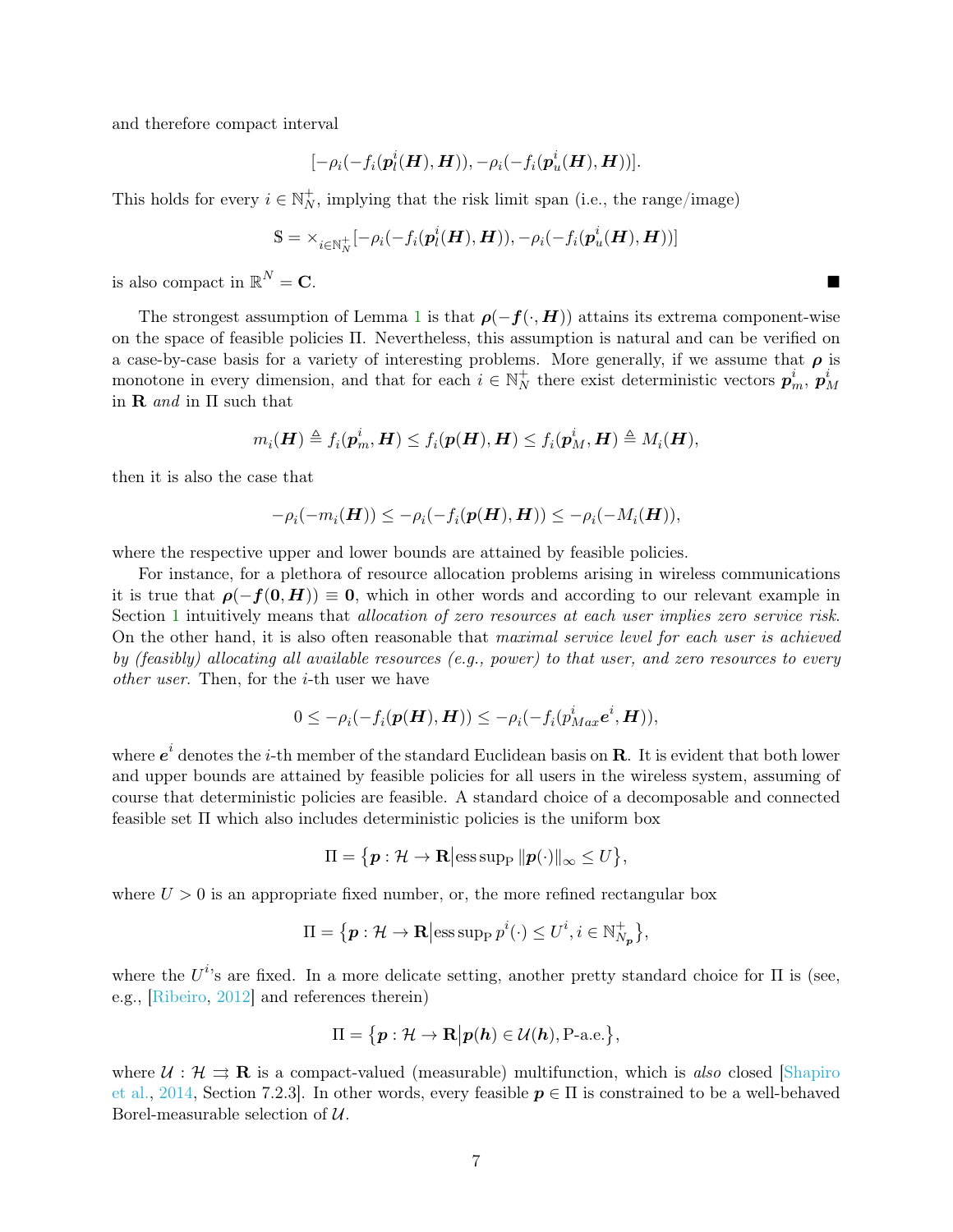Lastly, norm continuity of the composition  $\rho(-f(\cdot, H))$ , as required by Lemma [1,](#page-5-2) can be guaranteed "in stages", as the next result suggests.

<span id="page-7-0"></span>Lemma 2 (Continuity in Stages). Let  $p, q \in [1, \infty]$  be such that  $1/p + 1/q = 1$ . If  $\rho$  is component-wise continuous in the strong topology on  $\mathcal{L}_1(P,\mathbb{R})$ ,  $\Pi$  is a subset of  $\mathcal{L}_p(P,\mathbf{R})$  and  $\bm{f}(\cdot,\bm{h})$ is Lipschitz on the corresponding decision space for every  $h \in \mathcal{H}$  with constant  $L(h) \in \mathcal{L}_q(P, \mathbb{R})$ , then  $\rho(-f(\cdot, H))$  is continuous in the strong topology on  $\Pi$ .

Proof of Lemma [2.](#page-7-0) For every pair of policies  $p \in \Pi$  and  $p' \in \Pi$ , it is true that (note that any combination of Euclidean  $\ell_p$ -norms on **C** and **R** will work just fine)

$$
\begin{aligned} \|f(p(H),H)-f(p'(H),H)\|_{\mathcal{L}_1} &\leq \|L(H)\|p(H)-p'(H)\|_{\infty}\|_{\mathcal{L}_1}\\ &\leq \|L(H)\|_{\mathcal{L}_q}\|\|p(H)-p'(H)\|_{\infty}\|_{\mathcal{L}_p}\\ &=\big\|L(H)\big\|_{\mathcal{L}_q}\big\|p(H)-p'(H)\big\|_{\mathcal{L}_p}. \end{aligned}
$$

This shows that the function  $f(\cdot, H)$  from  $\Pi$  to  $\mathcal{L}_1(P, \mathbf{C})$  is (strongly) continuous. For each  $i \in \mathbb{N}_N^+$ ,  $\rho_i$  is also (strongly) continuous on  $\mathcal{L}_1(P,\mathbb{R})$ . As a result, the functional  $\rho_i(-f_i(\cdot,\boldsymbol{H}))$  is (strongly) continuous on Π, which implies that  $\rho(-f(\cdot, H))$  is also continuous on Π in the strong topology.  $\blacksquare$ 

Note that most popular risk measures, such as the CVaR (for  $\beta \in (0,1]$ ) and MAD (for  $\lambda \geq 0$ ) are continuous, as Lemma [2](#page-7-0) demands. More generally, every real-valued convex and monotone risk measure is continuous [\[Shapiro et al.,](#page-15-1) [2014,](#page-15-1) Proposition 6.6], and hence so is every coherent risk measure. For those and several other cases of continuous risk measures, the reader is referred to [\[Shapiro et al.,](#page-15-1) [2014\]](#page-15-1). Additionally, the assumption that the service vector  $f(\cdot, h)$  is Lipschitz for every  $h \in \mathcal{H}$  with an integrable constant is also standard and reasonable, and can be readily verified in many practical cases.

Regarding the rest of the conditions of Assumption [1,](#page-5-1) all are standard as discussed above. We would just like to point out that condition (4) holds naturally if the Borel measure P has a density with respect with the Lebesgue measure; this is a valid assumption in numerous practical settings.

We are now in position to state the main result of this work. The detailed proof is presented next in Section [4.](#page-7-1)

<span id="page-7-2"></span>Theorem 1 (Strong Duality of Risk-Constrained Resource Allocation). Let Assumption [1](#page-5-1) be in effect. Then problem [\(RCP\)](#page-0-0) has zero duality gap, i.e.,  $P^* = D^*$ .

## <span id="page-7-1"></span>4 Proof of Theorem [1](#page-7-2)

Hereafter, we let Assumption [1](#page-5-1) be in effect. We will work with the utility-constraint set associated with problem [\(RCP\)](#page-0-0) (or equivalently with problem [\(RCP-E\)](#page-1-0))

$$
\mathcal{C} \triangleq \left\{ (\delta_o, \delta_r, \delta_d) \middle| \begin{array}{l} g^o(\boldsymbol{x}) \geq \delta_o \\ -\rho(-f(\boldsymbol{p(H)}, \boldsymbol{H})) - \boldsymbol{x} \geq \delta_r, \text{ for some } (\boldsymbol{x}, \boldsymbol{p}) \in \mathcal{X} \times \Pi \\ g(\boldsymbol{x}) \geq \delta_d \end{array} \right\}.
$$

Following [\[Chamon et al.,](#page-15-10) [2020,](#page-15-10) [2021\]](#page-15-11), showing that  $\mathcal C$  is convex and the strict feasibility of problem [\(RCP\)](#page-0-0) (from Assumption [1\)](#page-5-1) suffice to ensure that [\(RCP\)](#page-0-0) exhibits zero duality gap, as a relatively simple consequence of the supporting hyperplane theorem; see Section [4.3,](#page-13-0) or [\[Chamon et al.,](#page-15-10) [2020,](#page-15-10) Theorem 1 and its proof], or [\[Chamon et al.,](#page-15-11) [2021,](#page-15-11) Appendix A] for the details. Proving convexity of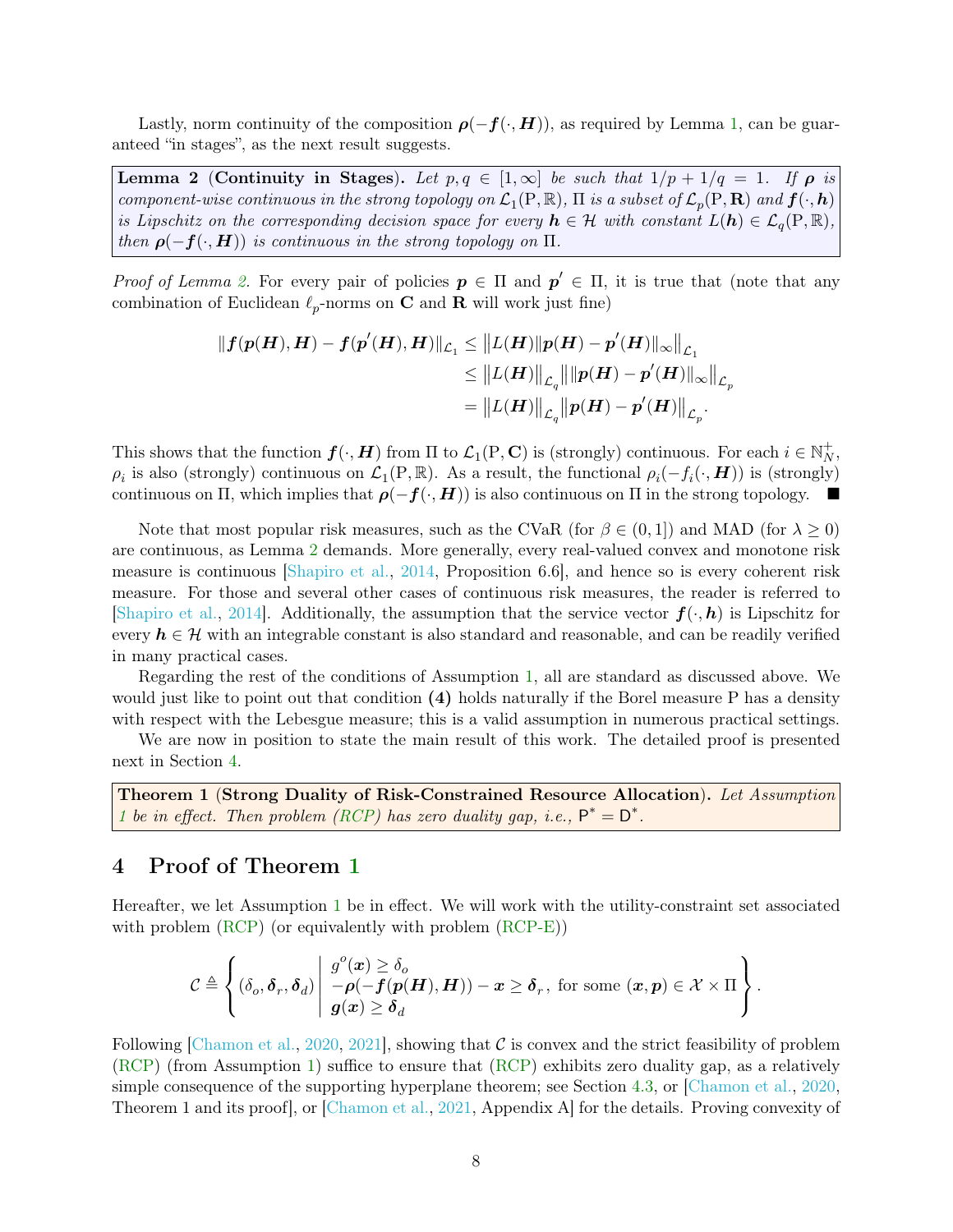$\mathcal C$  is nontrivial in the case of [\(RCP\)](#page-0-0) though, and does not follow from the analyses presented in the aforementioned articles. This is due to the nonlinearity of the functionals present in the risk constraints of [\(RCP\)](#page-0-0), in sharp contrast to standard problems considered in the literature (e.g., in [\[Luo](#page-15-8) [and Zhang,](#page-15-8) [2008,](#page-15-8) [Ribeiro,](#page-15-9) [2012,](#page-15-9) [Chamon et al.,](#page-15-10) [2020,](#page-15-10) [2021\]](#page-15-11)), where the corresponding constraints evaluate the service vector  $f$  solely through linear functionals, or in other words, expectations.

We should therefore prove that C is convex. This means that if  $(\delta_o, \delta_r, \delta_d) \in \mathcal{C}$  for  $(\bm{x}, \bm{p}) \in \mathcal{X} \times \Pi$ and if  $(\delta'_o, \delta'_r, \delta'_d) \in \mathcal{C}$  for  $(\mathbf{x}', \mathbf{p}') \in \mathcal{X} \times \Pi$ , then, for every  $\alpha \in [0, 1]$ , it should be the case that

$$
\alpha(\delta_o, \boldsymbol{\delta}_r, \boldsymbol{\delta}_d) + (1 - \alpha)(\delta'_o, \boldsymbol{\delta}'_r, \boldsymbol{\delta}'_d) \in \mathcal{C}.
$$

In other words, we have to show that there exists another feasible pair  $(x_{\alpha}, p_{\alpha}) \in \mathcal{X} \times \Pi$ , such that

<span id="page-8-3"></span><span id="page-8-1"></span>
$$
g^{o}(\boldsymbol{x}_{\alpha}) \geq \alpha \delta_{o} + (1 - \alpha)\delta'_{o}
$$
\n<sup>(2)</sup>

$$
-\rho(-f(p(H), H)) - x_{\alpha} \ge \alpha \delta_r + (1 - \alpha)\delta'_r \quad \text{and} \tag{3}
$$

<span id="page-8-2"></span>
$$
g(x_{\alpha}) \geq \alpha \delta_d + (1 - \alpha) \delta'_d \tag{4}
$$

The proof will be complete if we show that, for every  $\alpha \in [0,1]$ , there is a feasible policy  $p_{\alpha} \in \Pi$ , such that

<span id="page-8-0"></span>
$$
-\rho(-f(p_{\alpha}(H),H)) \geq -\alpha\rho(-f(p(H),H)) - (1-\alpha)\rho(-f(p'(H),H)).
$$
\n(5)

To see this, suppose that [\(5\)](#page-8-0) is true, and let  $x_{\alpha} = \alpha x + (1 - \alpha)x' \in \mathcal{X}$  (by assumption,  $\mathcal{X}$  is convex). Then, concavity of  $g^o$  readily implies that

$$
g^{o}(\boldsymbol{x}_{\alpha}) = g^{o}(\alpha \boldsymbol{x} + (1 - \alpha)\boldsymbol{x}') \geq \alpha g^{o}(\boldsymbol{x}) + (1 - \alpha)g^{o}(\boldsymbol{x}')
$$

$$
\geq \alpha \delta_{o} + (1 - \alpha)\delta'_{o},
$$

which verifies  $(2)$ . Similarly we obtain validity of  $(4)$ , and  $(3)$  using  $(5)$ . Therefore, in the rest of the proof, we will work to show that  $(5)$  is indeed true. In passing, note that  $(5)$  is trivially true in the special case where  $f(\cdot, h)$  is concave for every  $h \in \mathcal{H}$  and  $\Pi$  is also a convex set, simply by choosing  $p_{\alpha}$  as a convex combination of  $p$  and  $p'$ , and exploiting convexity and positive homogeneity of the vector risk measure  $\rho$ .

#### 4.1 Preliminaries on Vector Measures in Banach Spaces

Let us first introduce some basic definitions and notation from the study of vector measures taking values in general, infinite dimensional Banach spaces. For a comprehensive treatment of the subject, the reader is referred to the classical monograph [\[Diestel and Uhl,](#page-15-0) [1977\]](#page-15-0).

Suppose that X is a possibly infinite-dimensional Banach space. A vector measure on a measurable space  $(\Omega, \mathscr{F})$  is a function  $G : \mathscr{F} \to X$ . A vector measure G is called countably additive in the same fashion as a regular real-valued measure. The *variation* of a vector measure  $G$  is another function on sets  $|G| : \mathscr{F} \to \mathbb{R}_+$  defined as

$$
|\boldsymbol{G}|(E) \triangleq \sup_{\pi \text{ is a finite partition of } E} \sum_{A \in \pi} ||\boldsymbol{G}(A)||_{\mathbb{X}}.
$$

Then G is suggestively said to be of *bounded variation* whenever  $|G|(\Omega) < \infty$ . A vector measure G is called *nonatomic* if every event  $E \in \mathscr{F}$  such that  $G(E) \neq 0$  can be partitioned into events E'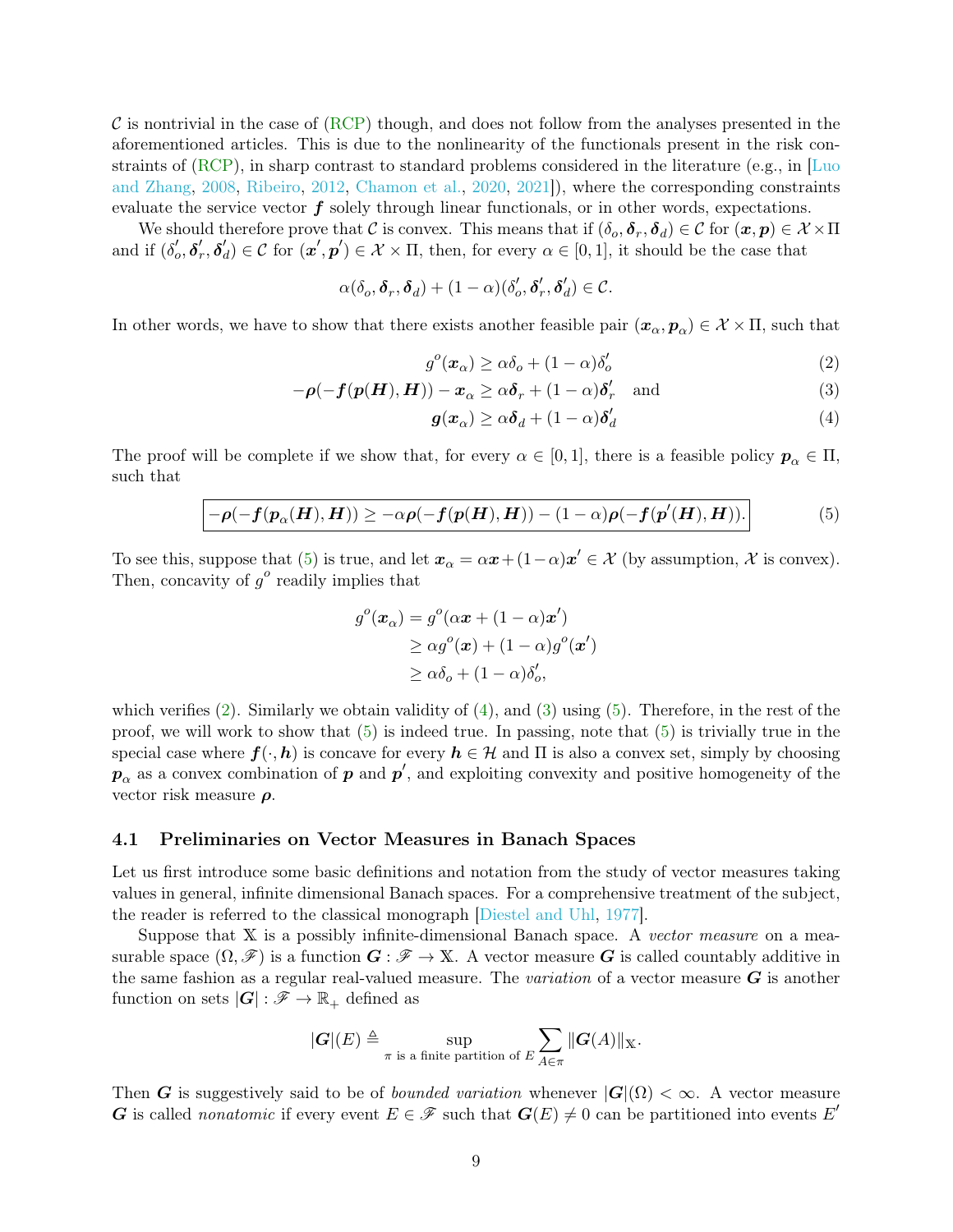and  $E\backslash E'$  such that  $G(E')\neq 0$  and  $G(E\backslash E')\neq 0$ ; in other words, every event of non-zero measure can be partitioned into two events of non-zero measure.

Further, in the following we will be using the concept of a *Bochner integral*, which is a now standard extension of the Lebesgue integral for functions taking values in infinite-dimensional Banach spaces. While we do not provide a formal description here, the reader is referred to the excellent exposition in [\[Diestel and Uhl,](#page-15-0) [1977,](#page-15-0) Section II], which is the standard textbook on the subject.

Lastly, our analysis will be based on the following extension to the celebrated Convexity Theorem of Lyapunov, due to Uhl [\[Uhl,](#page-15-12) [1969,](#page-15-12) Theorem 1 and last paragraph before References section], see also [\[Diestel and Uhl,](#page-15-0) [1977,](#page-15-0) Theorem IX.1.10]. This also classical result conveniently generalizes the convexity theorem to infinite-dimensional Banach spaces, albeit with some nontrivial provisioning on the topological properties of the range of the involved vector measure.

<span id="page-9-0"></span>Theorem 2 ([\[Uhl,](#page-15-12) [1969\]](#page-15-12) Weak Lyapunov Theorem for the Strong Topology). Let  $(\Omega, \mathscr{F})$ be a measurable space, and let X be any Banach space. Let  $G : \mathscr{F} \to X$  be a countably additive vector measure of bounded variation. If  $G$  is nonatomic and admits a Radon-Nikodym representation, i.e., there exist a finite measure  $\mu : \mathscr{F} \to \mathbb{R}_+$  and a function  $\mathbf{f} \in \mathcal{L}_1(\mu, \mathbb{X})$  such that

$$
\boldsymbol{G}(E)=\int_E \boldsymbol{f}(\omega) \mathrm{d}\mu(\omega), \quad E\in\mathscr{F},
$$

then the norm-closure of the range  $G(\mathcal{F})$  is convex and norm-compact.

### 4.2 Core of the Proof: Convexity of C

We identify with X the Banach space of all real-valued sequences bounded in the sup norm, i.e.,  $X = \ell_{\infty}$ . For a feasible policy  $p \in \Pi$ , define the vector measure  $G_p : \mathscr{B}(\mathcal{H}) \to X$  as

$$
G_p(E) \triangleq \begin{bmatrix} \int_E \lambda_0(h) f(p(h), h) dP(h) \\ \int_E \lambda_1(h) f(p(h), h) dP(h) \\ \vdots \\ \int_E \lambda_n(h) f(p(h), h) dP(h) \\ \vdots \end{bmatrix} = \begin{bmatrix} \mathbb{E}\{1_E(H)\lambda_0(H)f(p(H), H)\} \\ \mathbb{E}\{1_E(H)\lambda_1(H)f(p(H), H)\} \\ \vdots \\ \mathbb{E}\{1_E(H)\lambda_n(H)f(p(H), H)\} \end{bmatrix}, E \in \mathcal{B}(\mathcal{H}),
$$

where  $\mathbb{B} \triangleq {\lambda_n}_{n \in \mathbb{N}}$  is a countable basis (i.e., dense) on  $\mathcal{L}_1(\mathbb{P}, \mathbb{R})$ . We will be later using the basis B in order to approximate elements in  $\mathbb{A}_{\gamma}^i$ ,  $i \in \mathbb{N}_N^+$ , each of which is a bounded subset of  $\mathcal{L}_{\infty}(\mathbb{P}, \mathbb{R})$ , and thus of  $\mathcal{L}_1(P,\mathbb{R})$  (since P is finite); therefore, without loss of generality we may very well assume that  $|\lambda_n| \leq \gamma$  everywhere on H, and we do so hereafter (otherwise, just take any countable basis on  $\mathcal{L}_1(P,\mathbb{R})$  and project each of its members to the box  $[-\gamma,\gamma]$ ; then, for every  $\zeta \in \mathbb{A}^i_\gamma$ , there exists a subsequence  $\{\lambda_n\}_{n\in\mathcal{K}}, \mathcal{K} \subseteq \mathbb{N}$  converging to  $\zeta$  in  $\mathcal{L}_1$ , and in fact

$$
0 \leq ||\text{proj}_{[-\gamma,\gamma]}(\lambda_n) - \zeta||_{\mathcal{L}_1} = ||\text{proj}_{[-\gamma,\gamma]}(\lambda_n) - \text{proj}_{[-\gamma,\gamma]}(\zeta)||_{\mathcal{L}_1} \leq ||\lambda_n - \zeta||_{\mathcal{L}_1} \underset{n \to \infty}{\longrightarrow} 0,
$$

due to nonexpansiveness of the projection map, and so everything works).

For every  $E \in \mathscr{B}(\mathcal{H})$ , it follows that

$$
\begin{aligned} ||G_p(E)||_{\ell_\infty}&=\sup_{n\in\mathbb{N}}\Vert\mathbb{E}\{\mathbb{1}_E(H)\lambda_n(H)f(p(H),H)\}\Vert_\infty\\ &\leq \sup_{n\in\mathbb{N}}\Vert\mathbb{E}\{\mathbb{1}_E(H)|\lambda_n(H)||f(p(H),H)|\}\Vert_\infty\\ &\leq \gamma\Vert\mathbb{E}\{\mathbb{1}_E(H)|f(p(H),H)|\}\Vert_\infty<\infty,\end{aligned}
$$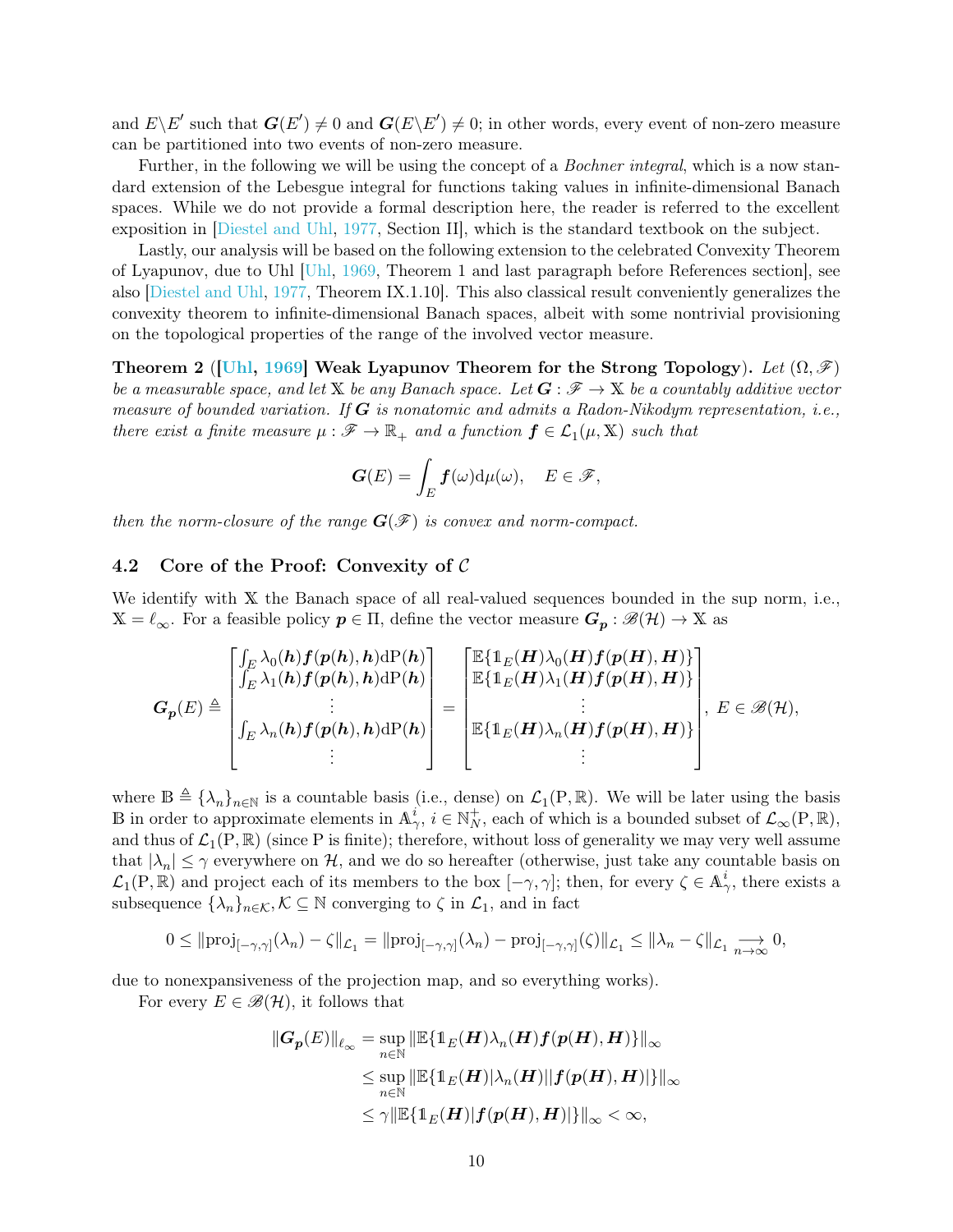implying that  $G_p(E)$  is an element of X for every qualifying E. Evidently,  $G_p$  is countably additive, and can be represented as a Bochner integral as

$$
\boldsymbol{G}_{\boldsymbol{p}}(E)=\int_E \boldsymbol{\Lambda}_{\text{B}}(\boldsymbol{h})\otimes \boldsymbol{f}(\boldsymbol{p}(\boldsymbol{h}),\boldsymbol{h})\mathrm{d}\mathrm{P}(\boldsymbol{h}),\quad E\in\mathscr{B}(\mathcal{H}),
$$

where " $\otimes$ " denotes the Kronecker product, and where one can verify that  $\mathbf{\Lambda}_{\mathbb{B}} \triangleq [\lambda_0 \lambda_1 \ldots \lambda_n \ldots] \in$ X (see, e.g., [\[Diestel and Uhl,](#page-15-0) [1977,](#page-15-0) Example II.2.10]); note that  $\Lambda_{\mathbb{B}}(h)\otimes f(p(h), h)$  is indeed in X and Bochner integrable as well (see proof of Lemma [3](#page-10-0) below). We also use the probabilistic notation

$$
G_p(E) = \mathbb{E}\{\mathbb{1}_E(H)\Lambda_{\mathbb{B}}(H)\otimes f(p(H),H)\},\quad E\in\mathscr{B}(\mathcal{H}),
$$

with an understanding that expectation here is in the Bochner sense (i.e., expectation of a random element taking values in an infinite-dimensional Banach space).

Using the construction above, and together with another feasible policy  $p' \in \Pi$ , we define another vector measure  $G : \mathscr{B}(\mathcal{H}) \to \mathbb{X}$  as

$$
\boldsymbol{G}(E) \triangleq \mathbb{E}\bigg\{\boldsymbol{1}_E(\boldsymbol{H})\,\boldsymbol{\Lambda}_{\text{B}}(\boldsymbol{H}) \otimes \bigg[\begin{matrix} \boldsymbol{f}(\boldsymbol{p}(\boldsymbol{H}),\boldsymbol{H}) \\ \boldsymbol{f}(\boldsymbol{p}'(\boldsymbol{H}),\boldsymbol{H}) \end{matrix} \bigg]\bigg\}, \quad E \in \mathscr{B}(\mathcal{H}),
$$

which will serve as our main construction for the rest of the analysis. Observe that  $G$  is essentially an interleaved concatenation of the vector measures  $G_p$  and  $G_{p'}$ , as defined above. The next key result follows, concerning the structure of the range of G.

<span id="page-10-0"></span>**Lemma 3.** The norm closure of the range of  $G$  $G(\mathscr{B}(\mathcal{H})) = \{x \in \mathbb{X} | x = G(E), \text{ for some } E \in \mathscr{B}(\mathcal{H})\}$ is convex and norm-compact.

Proof of Lemma [3.](#page-10-0) We need to verify the conditions under which Theorem [2](#page-9-0) (Uhl) is valid. First, it is true that

$$
\mathbb{E}\left\{\left\|\Lambda_{\mathbb{B}}(\boldsymbol{H})\otimes\begin{bmatrix}f(\boldsymbol{p}(\boldsymbol{H}),\boldsymbol{H})\\f(\boldsymbol{p}'(\boldsymbol{H}),\boldsymbol{H})\end{bmatrix}\right\|_{\ell_{\infty}}\right\}=\mathbb{E}\left\{\sup_{n\in\mathbb{N}}\left\|\lambda_{n}(\boldsymbol{H})\begin{bmatrix}f(\boldsymbol{p}(\boldsymbol{H}),\boldsymbol{H})\\f(\boldsymbol{p}'(\boldsymbol{H}),\boldsymbol{H})\end{bmatrix}\right\|_{\infty}\right\}\\ \leq\mathbb{E}\left\{\sup_{n\in\mathbb{N}}|\lambda_{n}(\boldsymbol{H})|\left\|\begin{bmatrix}f(\boldsymbol{p}(\boldsymbol{H}),\boldsymbol{H})\\f(\boldsymbol{p}'(\boldsymbol{H}),\boldsymbol{H})\end{bmatrix}\right\|_{\infty}\right\}\\ \leq\gamma\mathbb{E}\left\{\left\|\begin{bmatrix}f(\boldsymbol{p}(\boldsymbol{H}),\boldsymbol{H})\\f(\boldsymbol{p}'(\boldsymbol{H}),\boldsymbol{H})\end{bmatrix}\right\|_{\infty}\right\}\\ \leq\gamma\mathbb{E}\left\{\left\|\begin{bmatrix}f(\boldsymbol{p}(\boldsymbol{H}),\boldsymbol{H})\\f(\boldsymbol{p}'(\boldsymbol{H}),\boldsymbol{H})\end{bmatrix}\right\|_{1}\right\}<\infty.
$$

This shows that

$$
\boldsymbol{\Lambda}_{\mathbb{B}}(\boldsymbol{H})\otimes \begin{bmatrix} \boldsymbol{f}(\boldsymbol{p}(\boldsymbol{H}),\boldsymbol{H}) \\ \boldsymbol{f}(\boldsymbol{p}'(\boldsymbol{H}),\boldsymbol{H}) \end{bmatrix}\in \mathcal{L}_1(\mathrm{P},\mathbb{X}),
$$

which also implies that  $G$  has a Radon-Nikodym representation. Let us show that  $G$  is of bounded variation as well, for essentially the same reasons. According to our definitions, G will be of bounded variation if  $|G|(\mathcal{H}) < \infty$ . We have

$$
|\boldsymbol{G}|(\mathcal{H}) = \sup_{\pi \text{ is a finite partition of } \mathcal{H}} \sum_{A \in \pi} ||\boldsymbol{G}(A)||_{\ell_{\infty}}
$$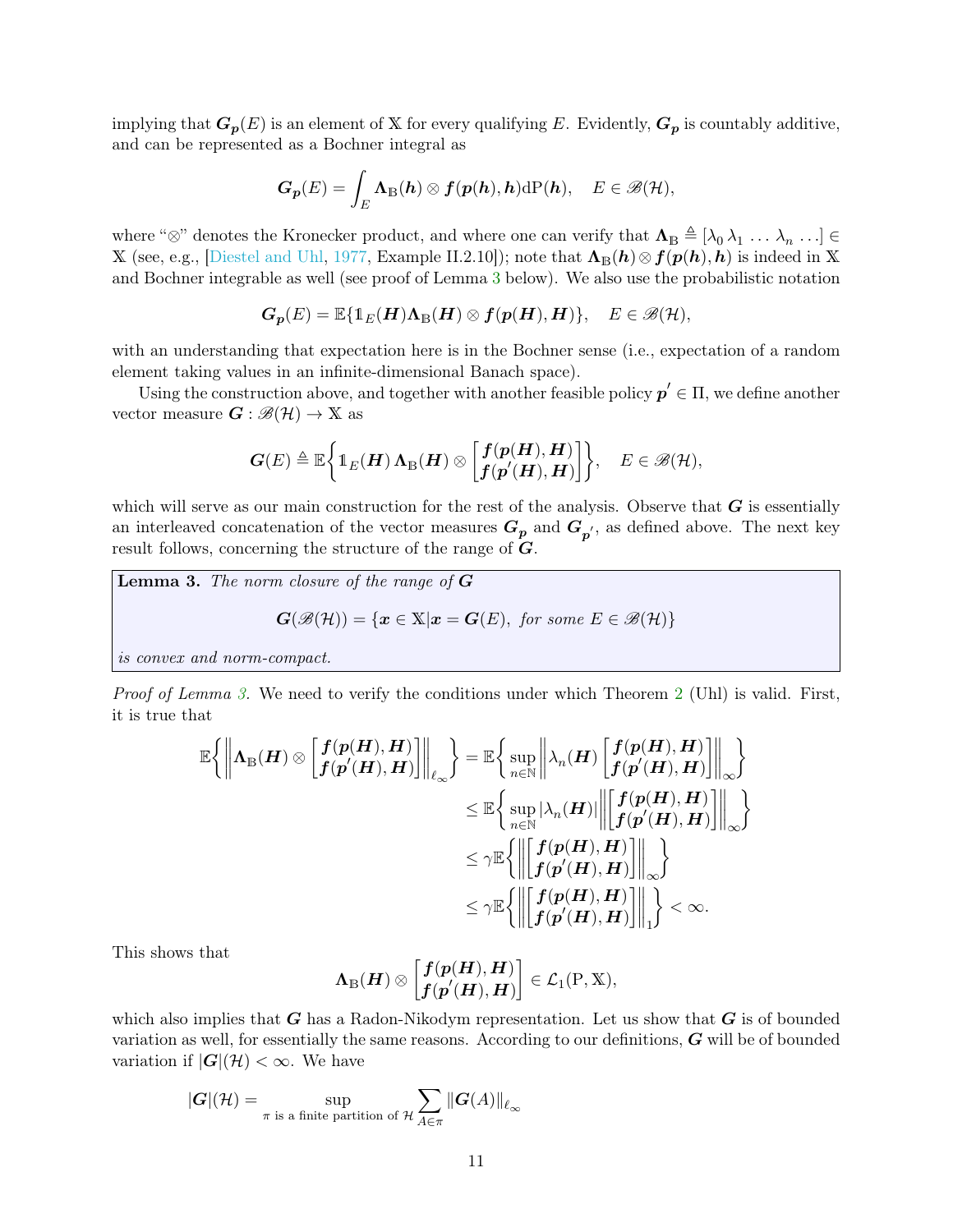$$
= \sup_{\pi \text{ is a finite partition of } \mathcal{H}} \sum_{A \in \pi} \left\| \mathbb{E} \left\{ 1_A(H) \Lambda_{\mathbb{B}}(H) \otimes \left[ \frac{f(p(H), H)}{f(p'(H), H)} \right] \right\} \right\|_{\ell_{\infty}}
$$
  
\n
$$
= \sup_{\pi \text{ is a finite partition of } \mathcal{H}} \sum_{A \in \pi} \sup_{n \in \mathbb{N}} \left\| \mathbb{E} \left\{ 1_A(H) \lambda_n(H) \left[ \frac{f(p(H), H)}{f(p'(H), H)} \right] \right\} \right\|_{\infty}
$$
  
\n
$$
\leq \sup_{\pi \text{ is a finite partition of } \mathcal{H}} \gamma \sum_{A \in \pi} \mathbb{E} \left\{ 1_A(H) \left\| \left[ \frac{f(p(H), H)}{f(p'(H), H)} \right] \right\|_{\infty} \right\}
$$
  
\n
$$
= \gamma \mathbb{E} \left\{ \left\| \left[ \frac{f(p(H), H)}{f(p'(H), H)} \right] \right\|_{\infty} \right\} < \infty.
$$

This shows that the vector measure  $G$  is of bounded variation. To show that  $G$  is nonatomic, consider its primitive construction and suppose that  $E \in \mathcal{B}(\mathcal{H})$  is such that

$$
G(E) \neq 0 \iff \mathbb{E}\{\mathbb{1}_E(H)\lambda_n(H)f_i(\widetilde{p}(H),H)\} \neq 0, \text{ for some } n \in \mathbb{N}, i \in \mathbb{N}_N^+ \text{ and for } \widetilde{p} = p \text{ or } p'.
$$

Note that we necessarily have  $P(E) > 0$  (for otherwise  $G(E) = 0$ ). Without loss of generality take  $\widetilde{\mathbf{p}} = \mathbf{p}$  and  $n = i = 1$ . Consider the restriction  $(E, \mathscr{B}(E))$  of  $(\mathcal{H}, \mathscr{B}(\mathcal{H}))$  on E. Then, by a lemma of Blackwell [\[Blackwell,](#page-15-13) [1951,](#page-15-13) Lemma], nonatomicity of P implies the existence of a Borel subset  $E' \subseteq E$  such that  $P(E) > P(E') = P(E)/2 > 0$ , for which

$$
\mathbb{E}\{\mathbb{1}_{E'}(\boldsymbol{H})\lambda_1(\boldsymbol{H})f_1(\boldsymbol{p}(\boldsymbol{H}),\boldsymbol{H})\}=\frac{1}{2}\mathbb{E}\{\mathbb{1}_{E}(\boldsymbol{H})\lambda_1(\boldsymbol{H})f_1(\boldsymbol{p}(\boldsymbol{H}),\boldsymbol{H})\}\neq 0.
$$

This necessarily implies that  $G(E') \neq 0$  as well as  $G(E \backslash E') \neq 0$ . By definition, it follows that G has no atoms. Consequently, the conditions of Theorem [2](#page-9-0) are fulfilled. Enough said.

The conclusions of Lemma [3](#page-10-0) are sufficient to ensure the existence of a feasible policy  $p_{\alpha} \in \Pi$ , such that [\(5\)](#page-8-0) is true. To see this, let us first consider the range  $G(\mathscr{B}(\mathcal{H}))$  of G. Of course  $x = G(\mathcal{H})$ and  $x' = G(\emptyset) = 0$  are both elements of  $G(\mathcal{B}(\mathcal{H}))$ . Therefore, Lemma [3](#page-10-0) implies that, for every  $\alpha \in [0,1],$  the convex combination  $\alpha x + (1 - \alpha)x' \equiv \alpha x$  lies in the norm closure of  $\mathbf{G}(\mathscr{B}(\mathcal{H}))$ . In order words, for each  $\alpha$ , there exists a sequence of events  $\{E_n^{\alpha} \in \mathscr{B}(\mathcal{H})\}_{n\in\mathbb{N}}$  such that

$$
\lim_{n\to\infty} \|\alpha \mathbf{x} - \mathbf{G}(E_n^{\alpha})\|_{\ell_{\infty}} = 0.
$$

This in particular implies that (note that limits here are with respect to the natural norm of X)

$$
\lim_{n\to\infty} \|\alpha G_{p}(\mathcal{H}) - G_{p}(E_{n}^{\alpha})\|_{\ell_{\infty}} = 0,
$$

and by a symmetric argument,

$$
\lim_{n\to\infty}\|(1-\alpha)\boldsymbol{G}_{\boldsymbol{p}'}(\mathcal{H})-\boldsymbol{G}_{\boldsymbol{p}'}((E_{n}^{\alpha})^{c})\|_{\ell_{\infty}}=0.
$$

Now, we may define the sequence of policies

$$
p^n_\alpha(H) = 1_{E_n^\alpha}(H)p(H) + 1_{\mathcal{H} \setminus E_n^\alpha}(H)p'(H) = \begin{cases} p(H), & \text{if } H \in E_n^\alpha \\ p'(H), & \text{if } H \in \mathcal{H} \setminus E_n^\alpha \end{cases}, n \in \mathbb{N}.
$$

Of course, it holds that  $p_{\alpha}^{n}(H) \in \Pi$  for all  $n \in \mathbb{N}$  because  $\Pi$  is decomposable. Then, it follows that

$$
\|\boldsymbol{G}_{\boldsymbol{p}_{\alpha}^{n}}(\mathcal{H})-\alpha\boldsymbol{G}_{\boldsymbol{p}}(\mathcal{H})-(1-\alpha)\boldsymbol{G}_{\boldsymbol{p}'}(\mathcal{H})\|_{\ell_{\infty}}
$$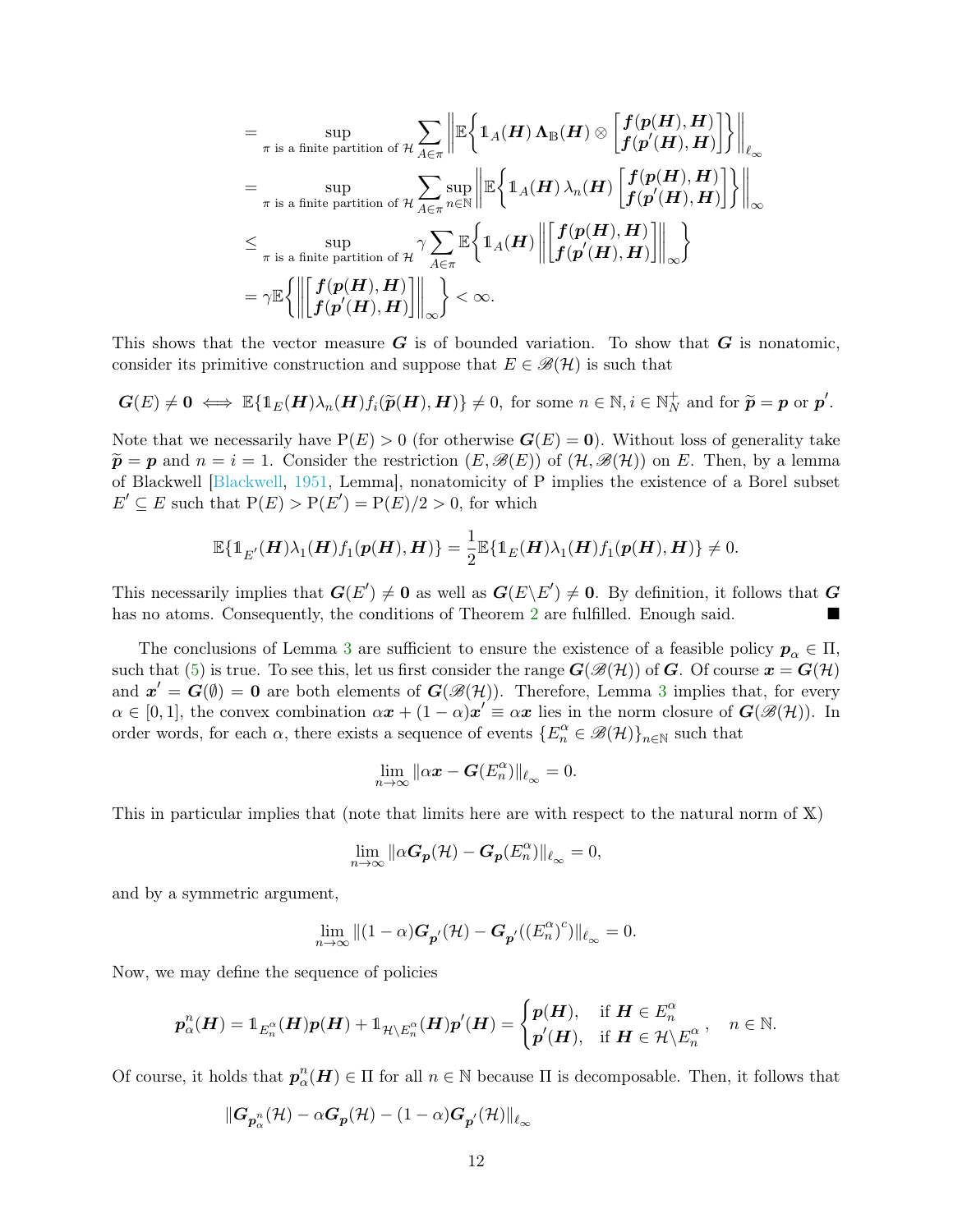$$
\begin{aligned}&=\|{\boldsymbol G}_{{\boldsymbol p}_\alpha^n}(E_n^\alpha)+{\boldsymbol G}_{{\boldsymbol p}_\alpha^n}((E_n^\alpha)^c)-\alpha{\boldsymbol G}_{{\boldsymbol p}}({\mathcal H})-(1-\alpha){\boldsymbol G}_{{\boldsymbol p}'}({\mathcal H})\|_{\ell_\infty}\\&=\|{\boldsymbol G}_{{\boldsymbol p}}(E_n^\alpha)+{\boldsymbol G}_{{\boldsymbol p}'}((E_n^\alpha)^c)-\alpha{\boldsymbol G}_{{\boldsymbol p}}({\mathcal H})-(1-\alpha){\boldsymbol G}_{{\boldsymbol p}'}({\mathcal H})\|_{\ell_\infty}\\&\leq \|{\boldsymbol G}_{{\boldsymbol p}}(E_n^\alpha)-\alpha{\boldsymbol G}_{{\boldsymbol p}}({\mathcal H})\|_{\ell_\infty}+\|{\boldsymbol G}_{{\boldsymbol p}'}((E_n^\alpha)^c)-(1-\alpha){\boldsymbol G}_{{\boldsymbol p}'}({\mathcal H})\|_{\ell_\infty},\end{aligned}
$$

which implies that

$$
\lim_{n\to\infty} \|\boldsymbol{G}_{\boldsymbol{p}_{\alpha}^{n}}(\mathcal{H}) - \alpha \boldsymbol{G}_{\boldsymbol{p}}(\mathcal{H}) - (1-\alpha) \boldsymbol{G}_{\boldsymbol{p}'}(\mathcal{H})\|_{\ell_{\infty}} = 0.
$$

Equivalently, we have shown that for every  $\varepsilon > 0$ , there exists a positive number  $N(\varepsilon) > 0$ , such that for every  $n > N(\varepsilon)$ ,

$$
\begin{aligned}&\|\mathbb{E}\{\Lambda_{\mathbb{B}}(\pmb{H})\otimes\pmb{f}(\pmb{p}_{\alpha}^{n}(\pmb{H}),\pmb{H})\}\\&-\alpha\mathbb{E}\{\Lambda_{\mathbb{B}}(\pmb{H})\otimes\pmb{f}(\pmb{p}(\pmb{H}),\pmb{H})\}-(1-\alpha)\mathbb{E}\{\Lambda_{\mathbb{B}}(\pmb{H})\otimes\pmb{f}(\pmb{p}'(\pmb{H}),\pmb{H})\}\|_{\ell_{\infty}}\leq\varepsilon.\end{aligned}
$$

Evidently,  $N(\varepsilon)$  is uniform over the individual elements of the countable basis B. We can rewrite the preceding expression as

$$
\begin{aligned} & \left| \mathbb{E} \{ \lambda_m(\boldsymbol{H}) f_i(\boldsymbol{p}_{\alpha}^n(\boldsymbol{H}), \boldsymbol{H}) \} \right. \\ &\left. - \alpha \mathbb{E} \{ \lambda_m(\boldsymbol{H}) f_i(\boldsymbol{p}(\boldsymbol{H}), \boldsymbol{H}) \} - (1 - \alpha) \mathbb{E} \{ \lambda_m(\boldsymbol{H}) f_i(\boldsymbol{p}'(\boldsymbol{H}), \boldsymbol{H}) \} \right| \leq \varepsilon, \end{aligned}
$$

for every pair  $(m, i) \in \mathbb{N} \times \mathbb{N}_N^+$ . Now, for each choice of  $\zeta \in \mathbb{A}^i_\gamma$ ,  $i \in \mathbb{N}_N^+$ , we can extract a subsequence  $\{\lambda_m\}_{m\in\mathcal{K}}, \mathcal{K} \subseteq \mathbb{N}$  converging to  $\zeta$  in  $\mathcal{L}_1$ . A consequence of this is the existence of a further sub-subsequence  $\{\lambda_m\}_{m\in\mathcal{K}}$ ,  $\mathcal{K}' \subseteq \mathcal{K}$  such that

$$
\lambda_m \underset{\mathcal{K}^\prime \ni m \to \infty}{\longrightarrow} \zeta, \quad \text{$\mathbf{P}$-a.e.}
$$

Then, by dominated convergence, we have for each *i*-th element of the service vector  $f$ ,

$$
\mathbb{E}\{\lambda_m(\boldsymbol{H})f_i(\boldsymbol{p}_{\alpha}^n(\boldsymbol{H}),\boldsymbol{H})\}\n\underset{\mathcal{K}^{\prime}\ni m\rightarrow\infty}{\longrightarrow}\n\mathbb{E}\{\zeta(\boldsymbol{H})f_i(\boldsymbol{p}_{\alpha}^n(\boldsymbol{H}),\boldsymbol{H})\},
$$
\n
$$
\mathbb{E}\{\lambda_m(\boldsymbol{H})f_i(\boldsymbol{p}(\boldsymbol{H}),\boldsymbol{H})\}\n\underset{\mathcal{K}^{\prime}\ni m\rightarrow\infty}{\longrightarrow}\n\mathbb{E}\{\zeta(\boldsymbol{H})f_i(\boldsymbol{p}(\boldsymbol{H}),\boldsymbol{H})\}\n\quad and
$$
\n
$$
\mathbb{E}\{\lambda_m(\boldsymbol{H})f_i(\boldsymbol{p}^{\prime}(\boldsymbol{H}),\boldsymbol{H})\}\n\underset{\mathcal{K}^{\prime}\ni m\rightarrow\infty}{\longrightarrow}\n\mathbb{E}\{\zeta(\boldsymbol{H})f_i(\boldsymbol{p}^{\prime}(\boldsymbol{H}),\boldsymbol{H})\}.
$$

Therefore, we have that, for every  $\varepsilon > 0$  there exists a positive number  $N(\varepsilon) > 0$ , such that for every  $n > N(\varepsilon)$  and for every  $\zeta \in \mathbb{A}^i_\gamma$ ,

$$
|\mathbb{E}\{\zeta(\boldsymbol{H})f_i(\boldsymbol{p}_{\alpha}^n(\boldsymbol{H}),\boldsymbol{H})\}\n- \alpha \mathbb{E}\{\zeta(\boldsymbol{H})f_i(\boldsymbol{p}(\boldsymbol{H}),\boldsymbol{H})\} - (1-\alpha)\mathbb{E}\{\zeta(\boldsymbol{H})f_i(\boldsymbol{p}'(\boldsymbol{H}),\boldsymbol{H})\}|\leq \varepsilon, \quad i \in \mathbb{N}_N^+.
$$

The last expression implies in particular that

$$
\left| \inf_{\zeta \in A_{\gamma}^i} \mathbb{E}\{\zeta(H)f_i(p_{\alpha}^n(\boldsymbol{H}), \boldsymbol{H})\}
$$
  
 
$$
- \inf_{\zeta \in A_{\gamma}^i} \mathbb{E}\{\zeta(\boldsymbol{H})[\alpha f_i(\boldsymbol{p}(\boldsymbol{H}), \boldsymbol{H}) + (1-\alpha)f_i(\boldsymbol{p}'(\boldsymbol{H}), \boldsymbol{H})]\}\right| \leq \varepsilon, \quad i \in \mathbb{N}_N^+,
$$

which is the same as

$$
\bigg\|\inf_{\zeta\in\mathbb{A}_\gamma^S}\mathbb{E}\{\zeta(\boldsymbol{H})\circ\boldsymbol{f}(p_\alpha^n(\boldsymbol{H}),\boldsymbol{H})\}-\inf_{\zeta\in\mathbb{A}_\gamma^S}\mathbb{E}\{\zeta(\boldsymbol{H})\circ[\alpha\boldsymbol{f}(p(\boldsymbol{H}),\boldsymbol{H})+(1-\alpha)\boldsymbol{f}(p'(\boldsymbol{H}),\boldsymbol{H})]\}\bigg\|_\infty\leq\varepsilon.
$$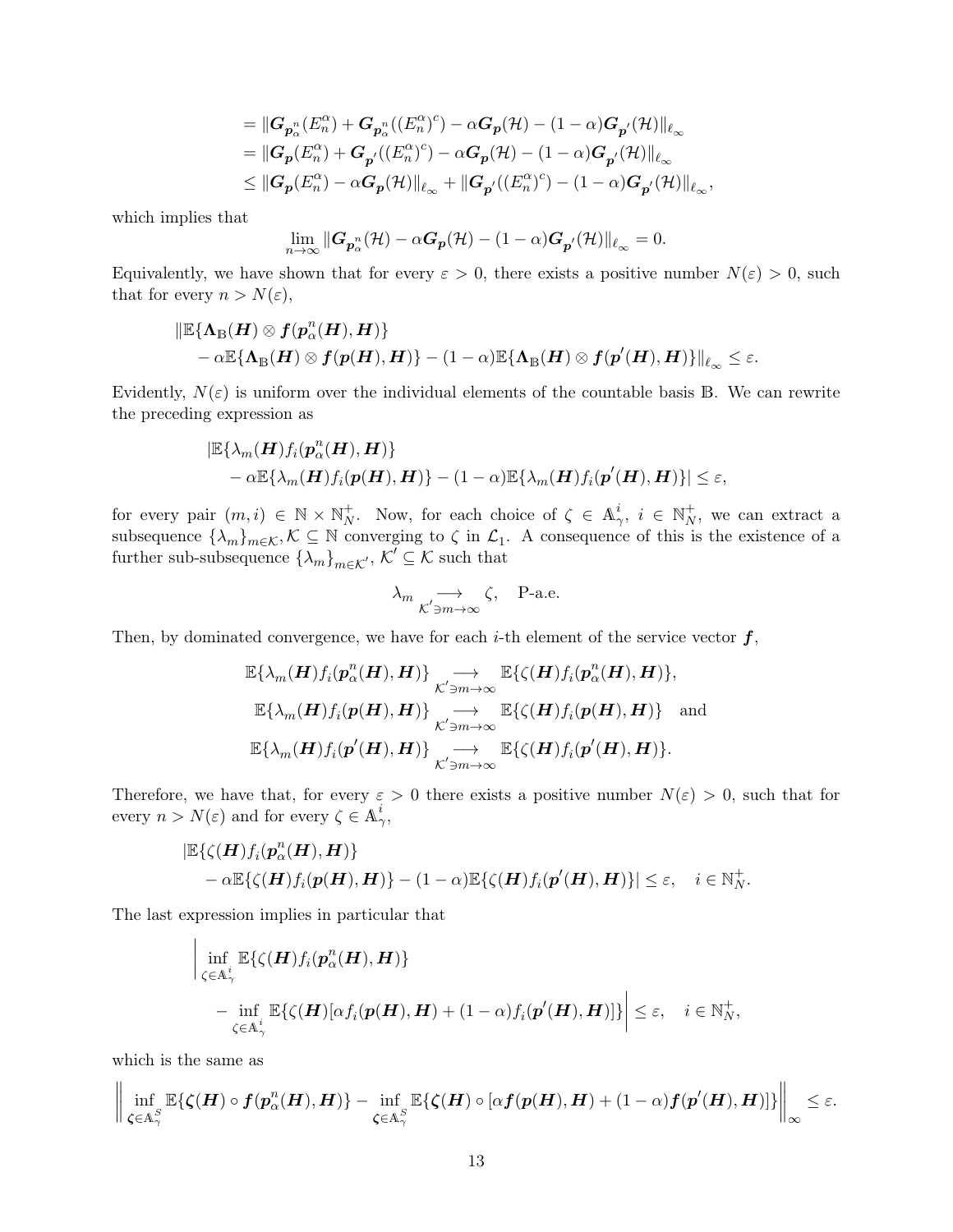By risk duality, we obtain that, for every  $\varepsilon > 0$ , there is  $N(\varepsilon) > 0$  such that for every  $n > N(\varepsilon)$ , it is true that

$$
\| -\rho(-\boldsymbol{f}(\boldsymbol{p}_{\alpha}^n(\boldsymbol{H}),\boldsymbol{H})) + \rho(-\alpha\boldsymbol{f}(\boldsymbol{p}(\boldsymbol{H}),\boldsymbol{H}) - (1-\alpha)\boldsymbol{f}(\boldsymbol{p}'(\boldsymbol{H}),\boldsymbol{H})) \|_{\infty} \leq \varepsilon.
$$

This verifies [\(5\)](#page-8-0) for every choice of  $p \in \Pi$ ,  $p' \in \Pi$  and for every  $\alpha \in [0,1]$ , and thus proves that the set  $\mathcal C$  is convex. Indeed, since by assumption the risk limit span

$$
\mathbb{S} \triangleq \left\{ s \in \mathbb{R}^N \middle| s = \rho(-f(p(H), H)), \text{ for some } p \in \Pi \right\}
$$

is a closed set, then the unique limit point of the convergent sequence  $\{\boldsymbol{\rho}(-\boldsymbol{f}(\boldsymbol{p}_{\alpha}^n(\boldsymbol{H}),\boldsymbol{H}))\}_{n\in\mathbb{N}}$  must be attained at  $\rho(-f(p_\alpha(H), H))$  for some  $p_\alpha \in \Pi$ , and cannot be other than

$$
\boldsymbol{\rho}(-\boldsymbol{f}(\boldsymbol{p}_{\alpha}(\boldsymbol{H}),\boldsymbol{H}))\equiv\boldsymbol{\rho}(-\alpha\boldsymbol{f}(\boldsymbol{p}(\boldsymbol{H}),\boldsymbol{H})-(1-\alpha)\boldsymbol{f}(\boldsymbol{p}'(\boldsymbol{H}),\boldsymbol{H})).
$$

Therefore, by convexity and positive homogeneity of  $\rho$ , we have

$$
-\rho(-\boldsymbol{f}(\boldsymbol{p}_{\alpha}^n(\boldsymbol{H}),\boldsymbol{H})) \geq -\rho(-\alpha\boldsymbol{f}(\boldsymbol{p}(\boldsymbol{H}),\boldsymbol{H})) - \rho(-(1-\alpha)\boldsymbol{f}(\boldsymbol{p}'(\boldsymbol{H}),\boldsymbol{H})) \\ = -\alpha\rho(-\boldsymbol{f}(\boldsymbol{p}(\boldsymbol{H}),\boldsymbol{H})) - (1-\alpha)\rho(-\boldsymbol{f}(\boldsymbol{p}'(\boldsymbol{H}),\boldsymbol{H})).
$$

The proof is now complete.

Remark 1. Note that the elementary fact that enables interchanging the order of limiting operations relative to n and m above is that convergence over n is uniform over  $m$ , i.e., the index of the elements in the countable basis B. Then, we reiterate the same procedure for every member  $\zeta$  of each of the risk envelopes  $A^i_\gamma, i \in \mathbb{N}_N^+$ , by extracting a different subsequence out of B each time.

### <span id="page-13-0"></span>4.3 Convexity of C Implies Strong Duality

Let us now finish the proof of Theorem [1](#page-7-2) by exploiting the convexity of the utility-constraint set

$$
\mathcal{C} = \left\{ (\delta_o, \delta_r, \delta_d) \middle| \begin{array}{l} g^o(\boldsymbol{x}) \geq \delta_o \\ -\rho(-f(\boldsymbol{p(H)}, \boldsymbol{H})) - \boldsymbol{x} \geq \delta_r, \text{ for some } (\boldsymbol{x}, \boldsymbol{p}) \in \mathcal{X} \times \Pi \\ g(\boldsymbol{x}) \geq \delta_d \end{array} \right\},
$$

the expression of which we repeat here for convenience, together with condition (5) of Assumption [1,](#page-5-1) namely that problem [\(RCP\)](#page-0-0) satisfies Slater's condition. Let us recall the Lagrangian associated with problem [\(RCP\)](#page-0-0), *i.e.*,

$$
L(\boldsymbol{x},\boldsymbol{p},\boldsymbol{\lambda})=g^{o}(\boldsymbol{x})+\langle\boldsymbol{\lambda}_{\boldsymbol{g}},\boldsymbol{g}(\boldsymbol{x})\rangle+\big\langle\boldsymbol{\lambda}_{\boldsymbol{\rho}},-\boldsymbol{\rho}(-\boldsymbol{f}(\boldsymbol{p}(\boldsymbol{H}),\boldsymbol{H}))-\boldsymbol{x}\big\rangle
$$

where  $(x, p, \lambda) \in \mathbb{C} \times \Pi \times \mathbb{R}^{N_{\mathcal{G}}} \times \mathbb{C}$ , for which we already know that

$$
\inf_{\lambda \geq 0} \sup_{(\boldsymbol{x},\boldsymbol{p}) \in \mathcal{X} \times \Pi} L(\boldsymbol{x},\boldsymbol{p},\boldsymbol{\lambda}) = D^* \geq P^*.
$$

Strong duality of [\(RCP\)](#page-0-0) will be immediate if we can show that  $D^* \le P^*$ .

Our discussion closely follows [\[Chamon et al.,](#page-15-10) [2020,](#page-15-10) Theorem 1 and its proof] and [\[Chamon et al.,](#page-15-11) [2021,](#page-15-11) Appendix A], and is based on a simple and standard application of the supporting hyperplane theorem (see e.g., [\[Bertsekas,](#page-15-7) [2009,](#page-15-7) Proposition 1.5.1]), which we outline below for completeness. Note that the same technique would be applicable in case our initial problem [\(RCP\)](#page-0-0) was originally convex. The reason is that the only fact needed at this point is the "top-level" convexity of the set  $\mathcal{C}$ , which would come for free if  $(RCP)$  were itself a convex program.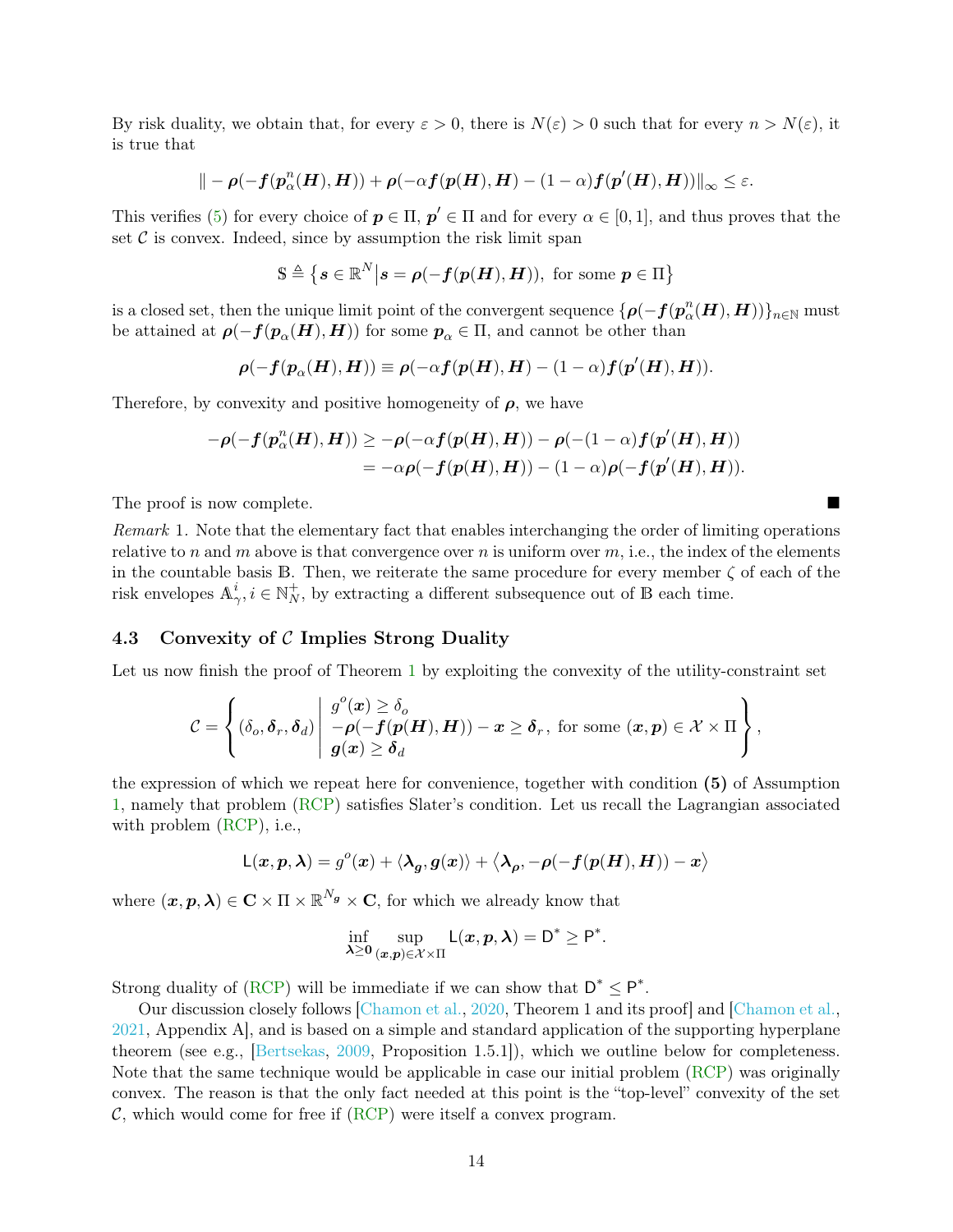Theorem 3 (Supporting Hyperplane Theorem). Let  $A \subseteq \mathbb{R}^n$  be a nonempty convex set. If  $\boldsymbol{\delta}^* \in \mathbb{R}^n$  is not in the interior of A, then there exists a hyperplane passing through  $\boldsymbol{\delta}^*$  such that A is in one of its closed halfspaces. In other words, there exists a vector  $\lambda \neq 0$  such that, for every  $\delta \in \mathcal{A}, \text{ it holds that } \langle \lambda, \delta^* \rangle \geq \langle \lambda, \delta \rangle.$ 

Remark 2. Note that the inequality in the supporting hyperplane theorem can be equivalently reversed by flipping the sign of the support vector  $\lambda$ .

We start by observing that since [\(RCP\)](#page-0-0) satisfies Slater's condition, it follows that  $\mathcal C$  is nonempty. So C is a nonempty convex set. Also observe that the point  $(P^*, 0, 0)$  cannot be in the interior of C, for otherwise there would exist an  $\varepsilon > 0$  such that  $(P^* + \varepsilon, 0, 0)$ , leading to a contradiction. We can then apply the supporting hyperplane theorem on the pair  $\mathcal C$  and  $(P^*, \mathbf{0}, \mathbf{0})$ , implying existence of a vector of multipliers  $(\lambda_o, \lambda_g, \lambda_\rho) \neq 0$  such that, for every  $(\delta_o, \delta_r, \delta_d) \in \mathcal{C}$ , it is true that

$$
\lambda_o \delta_o + \langle \boldsymbol{\lambda_g}, \boldsymbol{\delta_r} \rangle + \langle \boldsymbol{\lambda_\rho}, \boldsymbol{\delta_d} \rangle \leq \lambda_o \mathsf{P}^*.
$$

It readily follows that, in fact,  $(\lambda_o, \lambda_g, \lambda_\rho) \geq 0$ . Indeed, if any component of  $(\lambda_o, \lambda_g, \lambda_\rho)$ was negative, then we could choose  $(\delta_o, \delta_r, \delta_d) \in C$  such that the corresponding inner product becomes arbitrarily large (note that  $\mathcal C$  is unbounded below), eventually violating the inequality above, regardless of the sign of  $P^*$ .

The second fact we may show is that  $\lambda_o \neq 0$ , which implies that  $\lambda_o > 0$ . Again, if  $\lambda_o = 0$ , then we would have that

$$
\langle \boldsymbol{\lambda}_{\boldsymbol{g}}, \boldsymbol{\delta}_{r} \rangle + \langle \boldsymbol{\lambda}_{\boldsymbol{\rho}}, \boldsymbol{\delta}_{d} \rangle \leq 0.
$$

But  $(\lambda_g, \lambda_\rho) \neq 0$  (i.e., there is at least one nonzero component) and  $(\lambda_g, \lambda_\rho) \geq 0$  (shown above), and problem [\(RCP\)](#page-0-0) satisfies Slater's condition, so the preceding inequality is also absurd.

As a result, we may divide by  $\lambda_o > 0$ , showing that there is  $(\lambda_g^{\star} \triangleq \lambda_g/\lambda_o, \lambda_\rho^{\star} \triangleq \lambda_\rho/\lambda_o) \geq 0$ , such that, for every  $(\delta_o, \delta_r, \delta_d) \in \mathcal{C}$ , it holds that

$$
\delta_o + \langle \lambda_g^*, \delta_r \rangle + \langle \lambda_\rho^*, \delta_d \rangle \leq P^*.
$$

By construction of the set  $\mathcal{C}$ , we obtain

$$
\mathsf L(\boldsymbol x, \boldsymbol p, \boldsymbol \lambda^\star) = g^o(\boldsymbol x) + \langle \boldsymbol \lambda_{\boldsymbol g}^\star, \boldsymbol g(\boldsymbol x) \rangle + \big\langle \boldsymbol \lambda_{\boldsymbol \rho}^\star, -\boldsymbol \rho(-\boldsymbol f(\boldsymbol p(\boldsymbol H), \boldsymbol H)) - \boldsymbol x \big\rangle \leq \mathsf P^*,
$$

for every feasible pair  $(x, p) \in \mathcal{X} \times \Pi$ , since all such pairs are included in C. This further implies that we are allowed to maximize both sides of the inequality over all feasible  $(x, p)$ , yielding

$$
-\infty < \mathsf{D}^* = \inf_{\boldsymbol{\lambda} \geq \mathbf{0}} \sup_{(\boldsymbol{x},\boldsymbol{p}) \in \mathcal{X} \times \Pi} \mathsf{L}(\boldsymbol{x},\boldsymbol{p},\boldsymbol{\lambda})
$$
  
\$\leq\$ 
$$
\sup_{(\boldsymbol{x},\boldsymbol{p}) \in \mathcal{X} \times \Pi} \mathsf{L}(\boldsymbol{x},\boldsymbol{p},\boldsymbol{\lambda}^*) \leq \mathsf{P}^*,$
$$

and we are done.

### Acknowledgement

The author would like to thank Dr. Spyridon Pougakiotis for his careful reading and useful suggestions on several earlier drafts of this work.